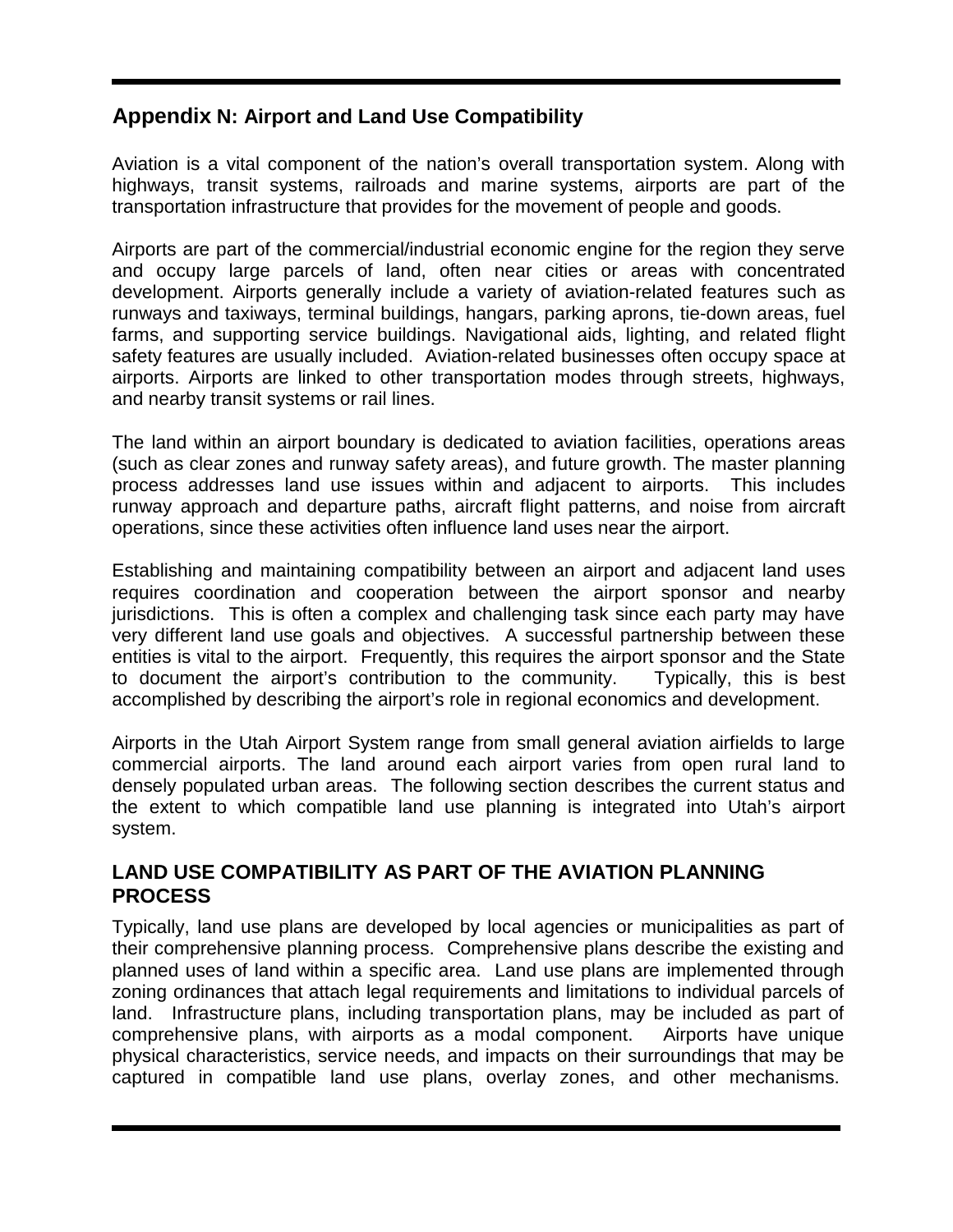However, the unique needs of airports are not always taken into account when land use plans are developed, and existing plans may become obsolete if not properly implemented and enforced. This may result in operational restrictions, noise complaints, or loss of growth potential as a result of incompatible land uses around an airport.

Incompatibility may result from significant changes to plans or zoning ordinances or when variances are issued to developers. A more subtle challenge to compatibility may occur through gradual encroachment of incompatible uses, particularly in the absence of a specific airport compatible land use plan or overlay zone ordinance.

## **Airport Roles**

The characteristics of an airport overlay zone depend on several factors including: the size of the airport, the type and frequency of aircraft activity, and the type of approach procedure (visual or instrument). Chapter 3 – Airport Role Analysis, identified roles for each system airport based on four measurable factors. The factors used to identify the role of each airport were: Activity Served, Economic Support Provided, Facilities and Accessibility, and Demographics. The following details the airport roles and identifies the characteristics or services airports in each role provide. In general airports in higher roles serve higher levels of activity and\or larger aircraft. As a result airports in higher roles require larger overlay zones and more deliberate compatible land use measures.

#### International Airports

Only one airport in Utah (Salt Lake International) currently fills the International role. International airports accommodate the highest level of commercial service and general aviation activity and serve large population and business centers.

#### National Airports

Airports in the National role accommodate a high level of commercial service and general aviation activity and serve major population centers or tourism destinations in the state.

#### General Aviation Regional Airports

General Aviation Regional airports serve primarily general aviation activity, with a focus on serving business activity including business jet and multi-engine aircraft.

#### General Aviation Community Airports

General Aviation Community airports focus on providing aviation access for small business, recreational, and personal flying activities throughout Utah. These airports are located throughout the state and typically provide access to small to medium GA aircraft. Some airports in this category accommodate limited numbers of business jet operations.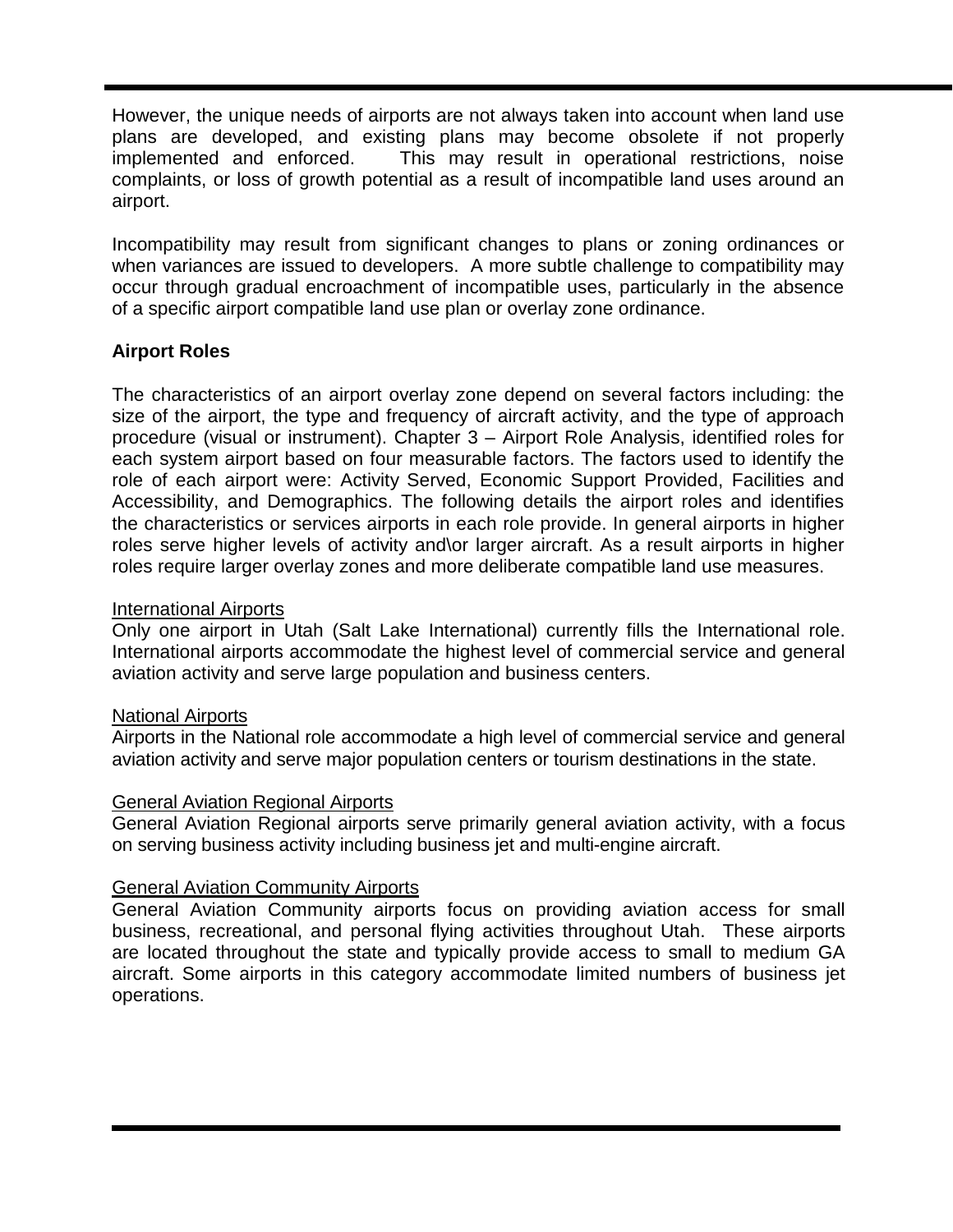### General Aviation Local Airports

Airports in the Local role primarily support recreational and personal flying activities conducted in smaller single engine general aviation aircraft. Airports in this role generally accommodate less than 3,000 annual operations.

### **Land Use Compatibility Issues**

**Table B-1** summarizes land use compatibility issues and the planning efforts that have occurred at each airport in the Utah system. The table indicates the land use complexity surrounding each airport, the potential for future incompatible development, and whether the land uses surrounding each airport is currently compatible. Subsequent exhibits identify compatible land use planning efforts by Utah Continuous Airport System Plan (UCASP) airport role.

## **Airport Planning**

The process for ensuring compatible land use around airports begins with planning for the airport itself. The FAA has a formal master planning process for airports that considers the existing conditions and long-range requirements for the airport to accomplish its intended role in the aviation system. The process considers aviation demand, airport facility requirements, aviation operations, airspace utilization, and environmental factors. Master Plans, or Airport Layout Plans (ALP), cover a 20-year planning period and should be updated at least once every 10 years to account for changes in airport operations and surrounding land uses.

Each airport and its setting are unique and require special attention to site-specific conditions. The status of planning for Utah airports is summarized in **Exhibit B-2**. Note that the existing St. George Municipal Airport is not included in this section, because it will soon be replaced by the new St. George Airport, which is included.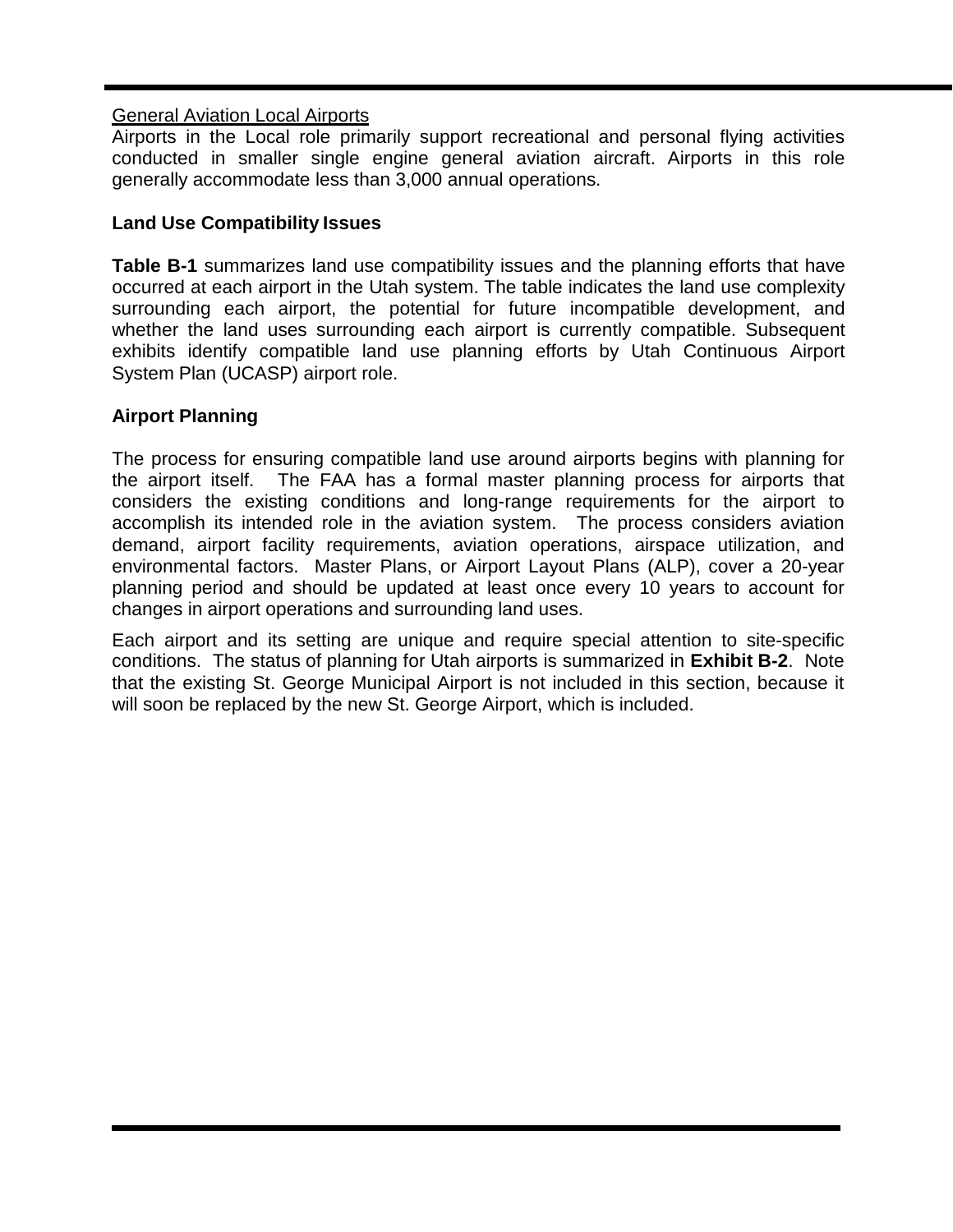| Land Use Summary and Issues at Utah Airports |                               |                             |                                                     |                                                       |                              |                                      |                                                     |                                                                                      |                                                               |
|----------------------------------------------|-------------------------------|-----------------------------|-----------------------------------------------------|-------------------------------------------------------|------------------------------|--------------------------------------|-----------------------------------------------------|--------------------------------------------------------------------------------------|---------------------------------------------------------------|
| <b>ASSOCIATED CITY</b>                       | <b>AIRPORT NAME</b>           | <b>UCASP</b><br><b>ROLE</b> | <b>AIRPORT</b><br><b>GROWTH</b><br><b>POTENTIAL</b> | <b>AIRPORT</b><br><b>LAYOUT</b><br><b>PLAN (Year)</b> | <b>MASTER PLAN</b><br>(Year) | <b>LAND USE</b><br><b>COMPLEXITY</b> | <b>COMPATIBLE</b><br><b>LAND USE</b><br><b>PLAN</b> | <b>INCOMPATIBLE</b><br><b>DEVELOPMENT</b><br><b>ENCROACHMENT</b><br><b>POTENTIAL</b> | <b>COMPATIBLE LAND</b><br><b>USE AROUND</b><br><b>AIRPORT</b> |
| Beaver                                       | <b>Beaver Municipal</b>       | Community                   | Low                                                 | 2002                                                  | <b>NA</b>                    | Low                                  | No                                                  | Low                                                                                  | Yes                                                           |
| <b>Blanding</b>                              | <b>Blanding Municipal</b>     | Community                   | Low                                                 | 2002                                                  | 1996                         | <b>Medium</b>                        | Yes                                                 | Low                                                                                  | Yes                                                           |
| <b>Bluff</b>                                 | <b>Bluff Airport</b>          | Local                       | Low                                                 | <b>NA</b>                                             | <b>NA</b>                    | Low                                  | No                                                  | Low                                                                                  | No                                                            |
| <b>Bountiful</b>                             | <b>Skypark</b>                | Regional                    | Low                                                 | 2002                                                  | 2002                         | <b>High</b>                          | <b>No</b>                                           | <b>High</b>                                                                          | Yes                                                           |
| <b>Brigham City</b>                          | <b>Brigham City Municipal</b> | Regional                    | Medium                                              | 1998                                                  | 1996                         | Low                                  | Unknown                                             | Low                                                                                  | Yes                                                           |
| <b>Bryce Canyon</b>                          | <b>Bryce Canyon</b>           | Community                   | Low                                                 | 2002                                                  | <b>NA</b>                    | <b>Medium</b>                        | Yes                                                 | Low                                                                                  | <b>No</b>                                                     |
| Cedar City                                   | <b>Cedar City Regional</b>    | Regional                    | High                                                | 2003                                                  | 2001                         | Medium                               | Yes                                                 | Medium                                                                               | Yes                                                           |
| <b>Delta</b>                                 | <b>Delta Municipal</b>        | Community                   | Low                                                 | 2005                                                  | 2003                         | Low                                  | <b>No</b>                                           | Low                                                                                  | <b>Yes</b>                                                    |
| Duchesne                                     | <b>Duchesne Municipal</b>     | Local                       | Low                                                 | 2003                                                  | <b>NA</b>                    | Low                                  | In Process                                          | Low                                                                                  | No                                                            |
| Dutch John                                   | Dutch John                    | Local                       | Low                                                 | 2004                                                  | <b>NA</b>                    | Low                                  | In Process                                          | Low                                                                                  | <b>Yes</b>                                                    |
| Eagle Mountain                               | Jake Garn                     | Community                   | Medium                                              | 1998                                                  | <b>NA</b>                    | High                                 | In Process                                          | Medium                                                                               | Unknown                                                       |
| <b>Escalante</b>                             | <b>Escalante Municipal</b>    | Community                   | Low                                                 | 1999                                                  | <b>NA</b>                    | Low                                  | <b>No</b>                                           | Low                                                                                  | <b>No</b>                                                     |
| Fillmore                                     | Fillmore                      | Community                   | Low                                                 | 2006                                                  | <b>NA</b>                    | Low                                  | No                                                  | Medium                                                                               | No                                                            |
| Glen Canyon Natl. Rec. Area                  | <b>Bullfrog Basin</b>         | Local                       | Low                                                 | <b>NA</b>                                             | <b>NA</b>                    | Low                                  | <b>No</b>                                           | Low                                                                                  | <b>Yes</b>                                                    |
| <b>Green River</b>                           | <b>Green River</b>            | Community                   | Low                                                 | 2002                                                  | <b>NA</b>                    | Low                                  | Yes                                                 | Low                                                                                  | No                                                            |
| <b>Halls Crossing</b>                        | <b>Halls Crossing</b>         | Local                       | <b>Medium</b>                                       | <b>NA</b>                                             | 1987                         | Low                                  | <b>No</b>                                           | Low                                                                                  | <b>No</b>                                                     |
| Hanksville                                   | Hanksville                    | Local                       | Low                                                 | 2004                                                  | <b>NA</b>                    | Low                                  | No                                                  | Low                                                                                  | No                                                            |
| Heber                                        | <b>Heber City Municipal</b>   | Regional                    | <b>High</b>                                         | 2005                                                  | 1993                         | <b>High</b>                          | <b>No</b>                                           | <b>High</b>                                                                          | <b>Partially</b>                                              |
| Huntington                                   | <b>Huntington Municipal</b>   | Local                       | Low                                                 | 2004                                                  | 2005                         | Low                                  | Yes                                                 | Low                                                                                  | Yes                                                           |
| Hurricane                                    | <b>Hurricane</b>              | Regional                    | <b>Medium</b>                                       | 2002                                                  | 2000                         | <b>Medium</b>                        | <b>Yes</b>                                          | <b>High</b>                                                                          | Yes                                                           |
| Junction                                     | Junction                      | Local                       | Low                                                 | <b>NA</b>                                             | <b>NA</b>                    | Low                                  | No                                                  | Medium                                                                               | No                                                            |
| Kanab                                        | <b>Kanab Municipal</b>        | Regional                    | Medium                                              | 2004                                                  | 2002                         | <b>Medium</b>                        | <b>No</b>                                           | <b>Medium</b>                                                                        | <b>Yes</b>                                                    |
| Loa                                          | Wayne Wonderland              | Local                       | Low                                                 | 2002                                                  | <b>NA</b>                    | Low                                  | No                                                  | Low                                                                                  | Yes                                                           |
| Logan                                        | Logan-Cache                   | Regional                    | High                                                | 2003                                                  | 1992                         | <b>Medium</b>                        | <b>No</b>                                           | <b>High</b>                                                                          | <b>Yes</b>                                                    |
| Manila                                       | Manila                        | Local                       | Low                                                 | 2004                                                  | <b>NA</b>                    | Medium                               | Yes                                                 | Medium                                                                               | Yes                                                           |
| Manti                                        | Manti-Ephraim                 | Community                   | Low                                                 | 1995                                                  | 1994                         | Low                                  | Yes                                                 | Low                                                                                  | <b>Yes</b>                                                    |
| Milford                                      | <b>Milford Municipal</b>      | Community                   | Low                                                 | 2000                                                  | <b>NA</b>                    | Low                                  | No                                                  | Low                                                                                  | Yes                                                           |
| Moab                                         | <b>Moab-Canyonlands Field</b> | Regional                    | <b>Medium</b>                                       | 2001                                                  | 1995                         | Low                                  | Yes                                                 | Low                                                                                  | <b>Yes</b>                                                    |
| Monticello                                   | Monticello                    | Community                   | Low                                                 | 2004                                                  | 1995                         | Low                                  | Yes                                                 | Low                                                                                  | Yes                                                           |

**Table B-1 Land Use Summary and Issues at Utah Airports**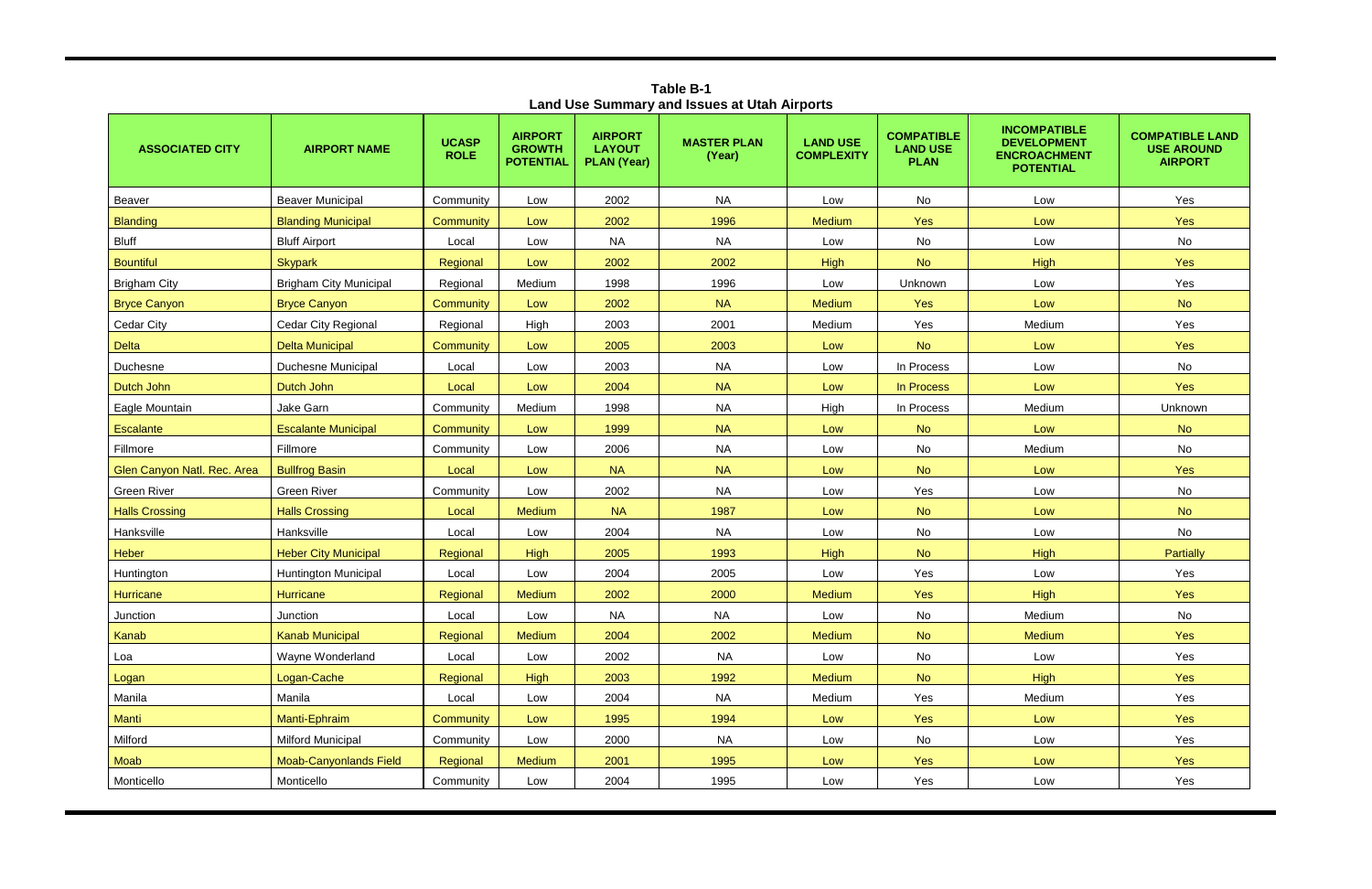| Land OSC Odinmary and ISSUCS at Olan Airports |                                 |                             |                                                     |                                                       |                              |                                      |                                                     |                                                                                      |                                                               |
|-----------------------------------------------|---------------------------------|-----------------------------|-----------------------------------------------------|-------------------------------------------------------|------------------------------|--------------------------------------|-----------------------------------------------------|--------------------------------------------------------------------------------------|---------------------------------------------------------------|
| <b>ASSOCIATED CITY</b>                        | <b>AIRPORT NAME</b>             | <b>UCASP</b><br><b>ROLE</b> | <b>AIRPORT</b><br><b>GROWTH</b><br><b>POTENTIAL</b> | <b>AIRPORT</b><br><b>LAYOUT</b><br><b>PLAN (Year)</b> | <b>MASTER PLAN</b><br>(Year) | <b>LAND USE</b><br><b>COMPLEXITY</b> | <b>COMPATIBLE</b><br><b>LAND USE</b><br><b>PLAN</b> | <b>INCOMPATIBLE</b><br><b>DEVELOPMENT</b><br><b>ENCROACHMENT</b><br><b>POTENTIAL</b> | <b>COMPATIBLE LAND</b><br><b>USE AROUND</b><br><b>AIRPORT</b> |
| Morgan                                        | Morgan County                   | Regional                    | Low                                                 | 1995                                                  | 1998                         | High                                 | Unknown                                             | High                                                                                 | Yes                                                           |
| <b>Mount Pleasant</b>                         | <b>Mount Pleasant</b>           | Local                       | Low                                                 | <b>Unknown</b>                                        | 2002                         | Low                                  | <b>No</b>                                           | Low                                                                                  | Yes                                                           |
| Nephi                                         | Nephi Municipal                 | Regional                    | Medium                                              | 1995                                                  | 1995                         | Medium                               | Yes                                                 | Low                                                                                  | Yes                                                           |
| Ogden                                         | Ogden-Hinckley Municipal        | Regional                    | Low                                                 | 2006                                                  | 1993                         | <b>High</b>                          | <b>No</b>                                           | High                                                                                 | Yes                                                           |
| Panguitch                                     | Panguitch Municipal             | Community                   | Low                                                 | 2005                                                  | 1993                         | Low                                  | No                                                  | Low                                                                                  | Yes                                                           |
| Parowan                                       | Parowan                         | Community                   | <b>Medium</b>                                       | 2002                                                  | 1995                         | <b>Medium</b>                        | Yes                                                 | Low                                                                                  | Yes                                                           |
| Price                                         | <b>Price-Carbon County</b>      | Regional                    | Medium                                              | 2005                                                  | 1993                         | Low                                  | Yes                                                 | Low                                                                                  | Yes                                                           |
| Provo                                         | <b>Provo Municipal</b>          | Regional                    | <b>High</b>                                         | 2000                                                  | 2000                         | <b>Medium</b>                        | <b>Yes</b>                                          | High                                                                                 | Yes                                                           |
| Richfield                                     | <b>Richfield Municipal</b>      | Regional                    | Medium                                              | 2005                                                  | 2000                         | Medium                               | Yes                                                 | Medium                                                                               | Yes, city only                                                |
| Roosevelt                                     | <b>Roosevelt Municipal</b>      | Community                   | Low                                                 | 1999                                                  | <b>NA</b>                    | Low                                  | <b>Yes</b>                                          | Low                                                                                  | <b>Yes</b>                                                    |
| Salina                                        | Salina-Gunnison                 | Local                       | Low                                                 | 2003                                                  | <b>NA</b>                    | Low                                  | No                                                  | Low                                                                                  | No                                                            |
| <b>Salt Lake City</b>                         | Salt Lake City International    | International               | Low                                                 | 2007                                                  | 2007                         | <b>Medium</b>                        | Yes                                                 | Low                                                                                  | Yes                                                           |
| Salt Lake City                                | Salt Lake City Muni 2           | Regional                    | Medium                                              | 2007                                                  | 2006                         | High                                 | Yes                                                 | High                                                                                 | Yes                                                           |
| <b>Spanish Fork</b>                           | <b>Spanish Fork-Springville</b> | Regional                    | <b>Medium</b>                                       | 2005                                                  | 2005                         | <b>Medium</b>                        | <b>No</b>                                           | High                                                                                 | Yes                                                           |
| St George                                     | St George New                   | National                    | High                                                | 2001                                                  | 2001                         | Medium                               | Yes                                                 | High                                                                                 | Yes                                                           |
| <b>Tooele</b>                                 | <b>Tooele Valley Airport</b>    | Regional                    | High                                                | 2005                                                  | 2005                         | <b>High</b>                          | In Process                                          | High                                                                                 | <b>No</b>                                                     |
| Vernal                                        | Vernal                          | Regional                    | Medium                                              | 2006                                                  | <b>NA</b>                    | High                                 | In Process                                          | High                                                                                 | No                                                            |
| Wendover                                      | Wendover                        | <b>National</b>             | Low                                                 | 1999                                                  | 1990                         | Low                                  | Yes                                                 | <b>Medium</b>                                                                        | Yes                                                           |

**Table B-1, Continued Land Use Summary and Issues at Utah Airports**

Source: Wilbur Smith Associates, UDOA, 2007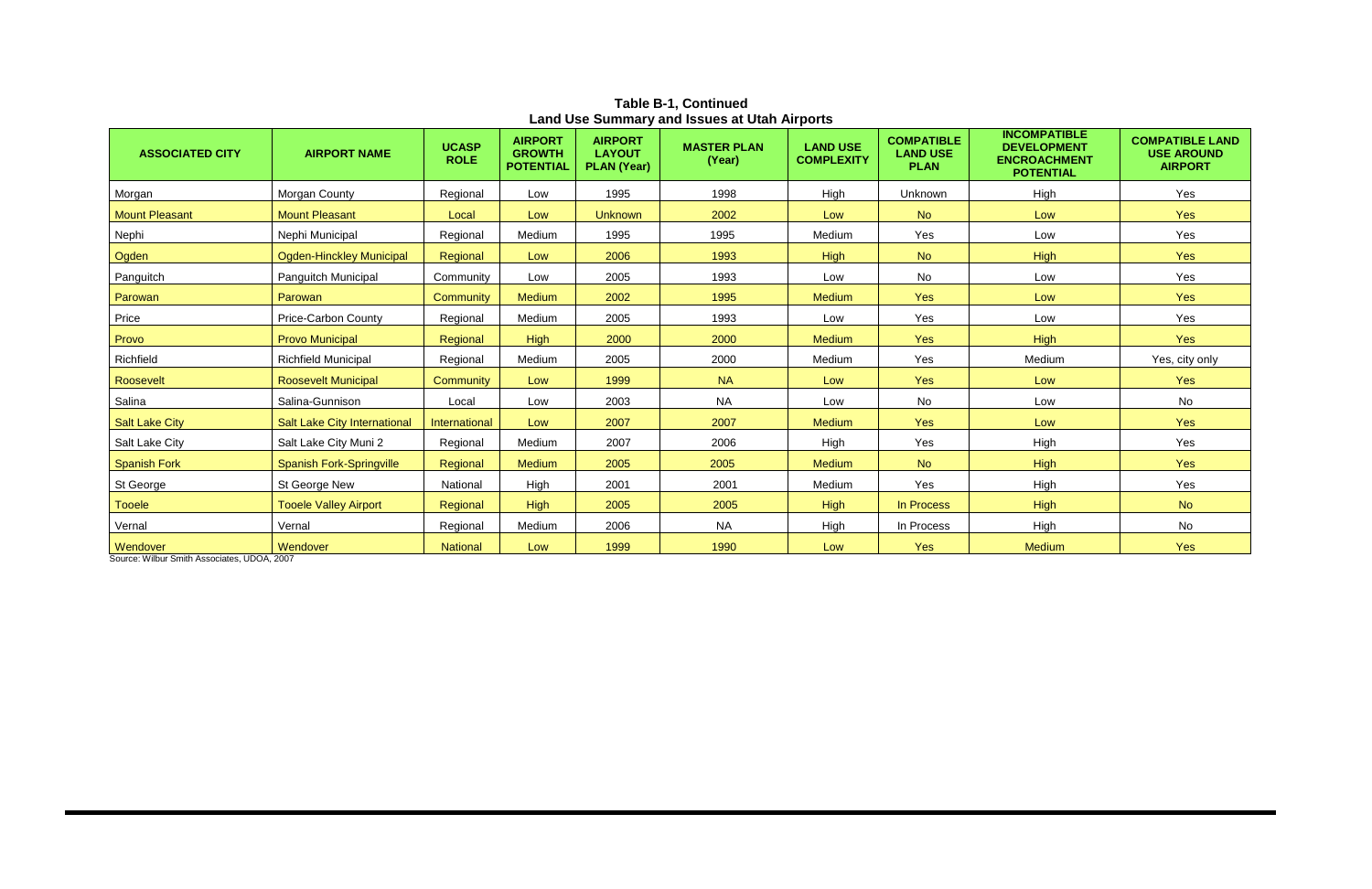

**Exhibit B-2 System Airports with Airport Layout Plans and Master Plans**

Source: Wilbur Smith Associates, UDOA, 2007

When viewed from a system perspective, the following observations can be made about the status of airport planning within Utah's system:

- Overall, airport planning is a strong point of the Utah aviation program. Of the 47 airports in the system, 42 or 89 percent have an approved airport layout plan. Of these plans all except three have been updated within the last 10 years. One hunderd percent of Community, Regional, National, and International airports have an approved ALP.
- Within the Utah Airport System, all of the airports in the International and National roles have a current master plan. Regional airports also are wellcovered, with 88 percent having a master plan. Fifty-five percent of all system airports have both a current ALP and master plan.

The objectives of the UCASP are to continually update all airport plans, to keep them current and to add the few plans that are currently missing. The above statistics show that Utah is performing well in the area of individual airport planning.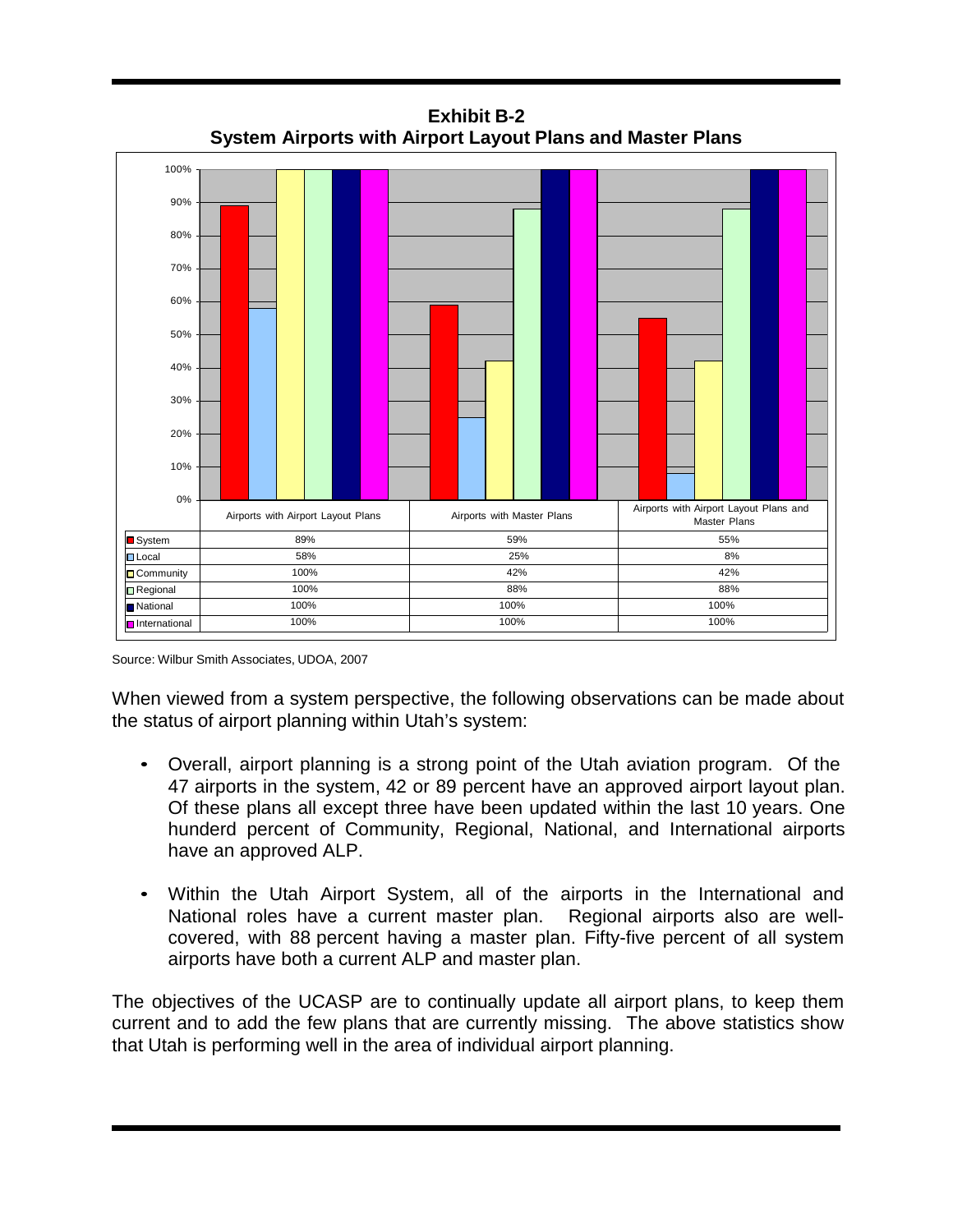### **Airspace Obstructions**

Federal Aviation Regulations (FAR) Part 77 allows the "FAA to identify potential aeronautical hazards in advance thus preventing or minimizing the adverse impacts to the safe and efficient use of navigable airspace" Zoning in the airport vicinity based on Part 77 surfaces is a basic requirement for safe airport operations. Zoning should protect Part 77 surfaces needed for future development of the airport and future operations, not on current conditions.

The survey data in this category is a little suspect because it shows a regression in zoning since the earlier survey. Based on the available data, considerable work remains to be done in this area. **Exhibit B-3** identifies system airports with Part 77 zoning in place. Only 40 percent of airports in the Utah system currently have Part 77 zoning in place. Airports in the Local and Community roles are even further behind, with 0 percent of Local and 21 percent of Community airports having adopted Part 77 zoning.

#### **Aircraft Noise**

Incompatible land use around airports often is vocalized in the form of noise complaints. Although many Utah airports do not have a noise abatement program or compatible land use plan, few of them experience noise complaints. As shown in Exhibit B-3 77 percent of Utah system airports had no noise complaints in the last year.

The noise situation is excellent for Utah's Local and Community airports. None of the airports in these two roles reported receiving any noise complaints during the last year. Only three airports in Utah's entire airport system had more than ten noise complaints last year, with the maximum number being approximately 25 complaints. These three airports are all in the Regional category.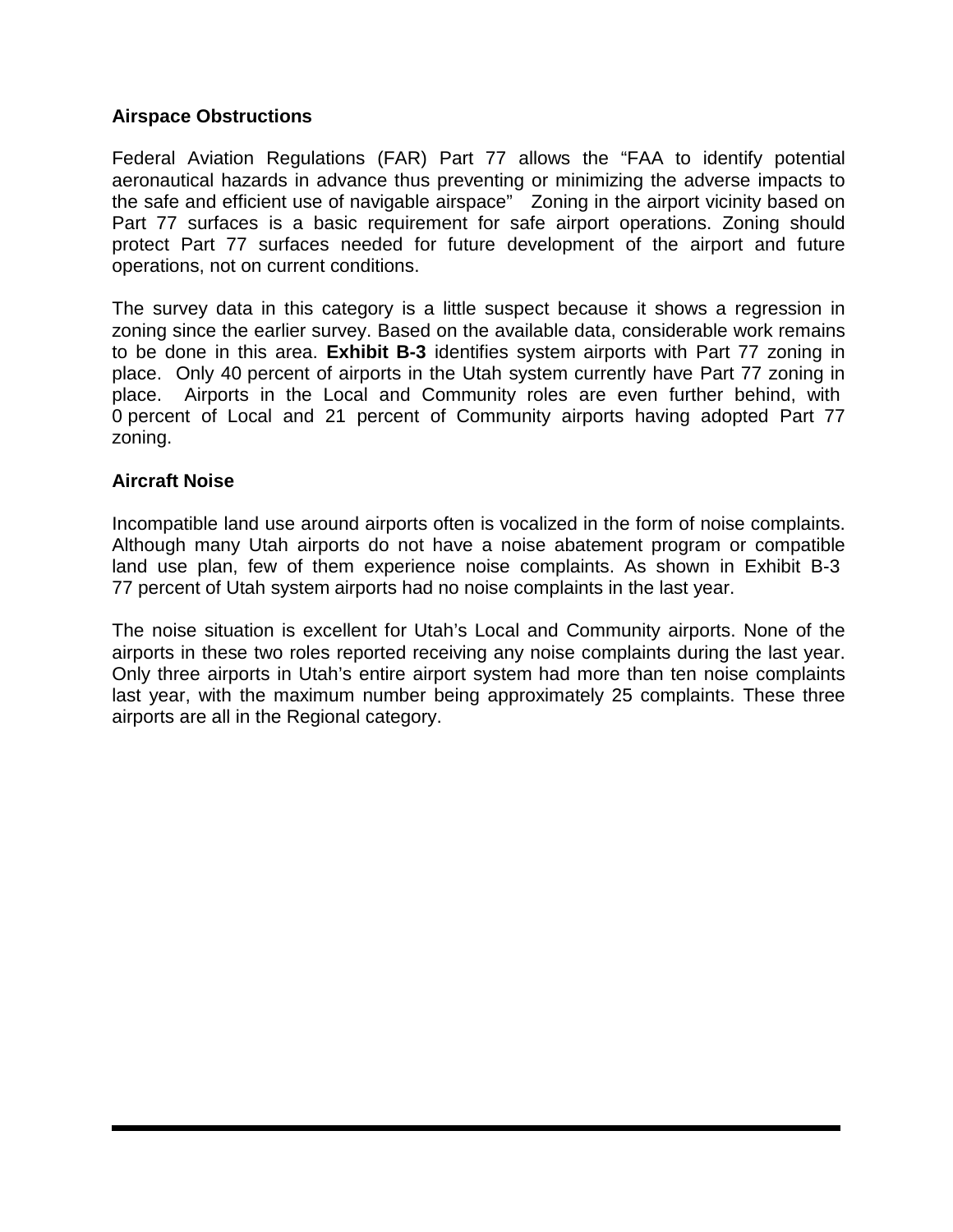

**Exhibit B-3 Part 77 Zoning and Noise Complaints**

Source: Wilbur Smith Associates, UDOA, 2007

## **Compatible Land Use Plans**

Ideally, airport planning should influence the development of the land surrounding the airport, resulting in uses that are compatible with aviation activities. However, the situation in Utah is quite tenuous, as shown in **Exhibit B-4.** Only 53 percent of Utah system airports are protected by an airport compatible land use plan. Fortunately, 100 percent of the airports in the National and International roles reside in jurisdictions that have adopted a compatible land use plan. On the other hand, just over half of the airports in the Regional role and one-third of the airports in the Local role reported having a compatible land use plan in place.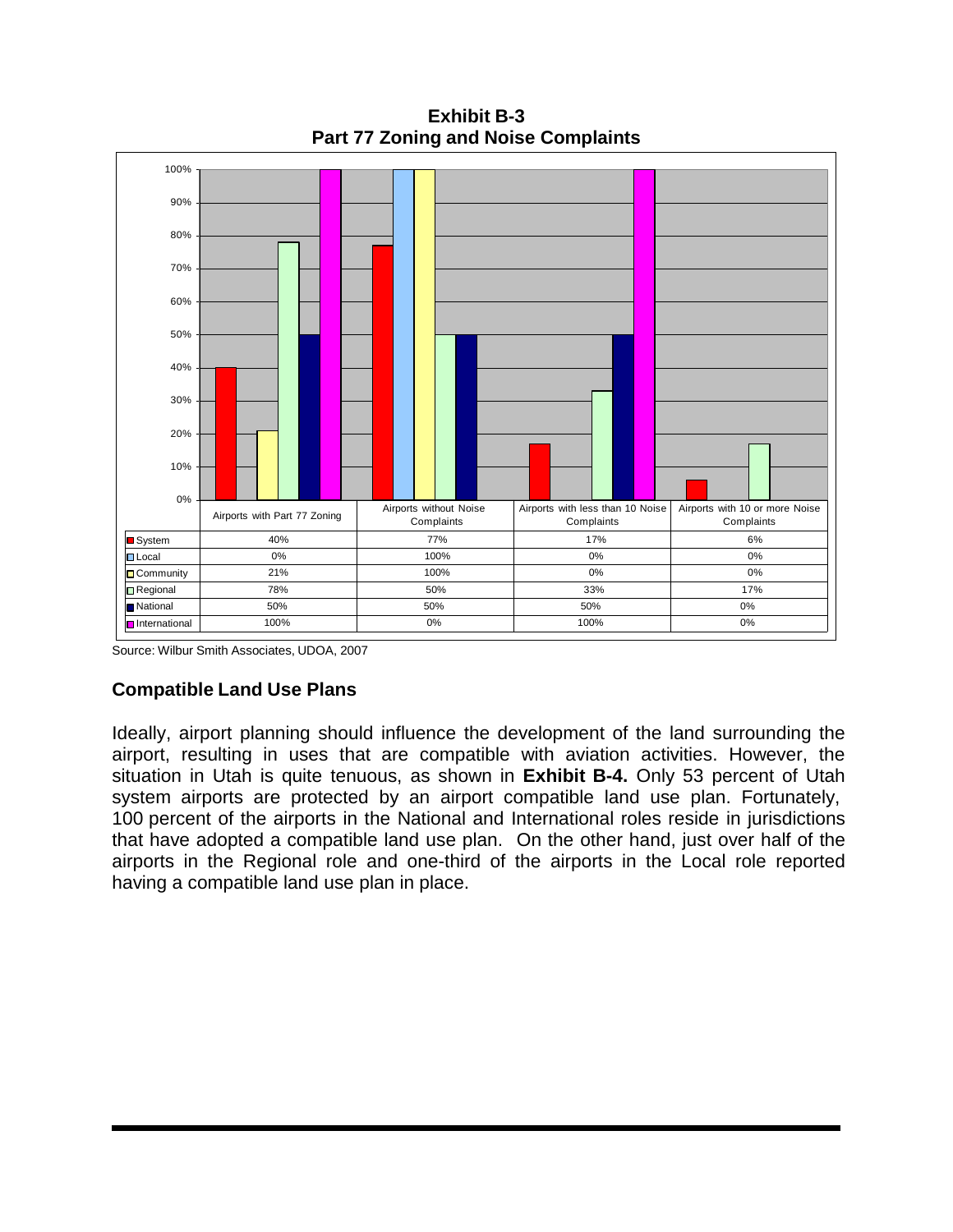**Exhibit B-4 Compatible Land Use Planning**



Source: Wilbur Smith Associates, UDOA, 2007

# **LAND USE COMPATIBILITY IN THE UTAH AIRPORTS SYSTEM**

**Exhibit B-5** identifies the land use complexity surrounding airports in Utah, the potential for future incompatible development, and airports with current or future incompatible development issues.

Existing land use around Utah's airports currently reflects fair to good system-wide conditions. According to survey information, 53 percent of Utah airports rated the complexity of surrounding land use as low. Seventy percent reported the surrounding land use is compatible with their airport's operations, and 58 percent of the airports have a low expectation that incompatible development will occur around their airport in the future.

The assessment is a little different when viewed by UCASP airport role. Over 80 percent of Local and Community airports have low potential for future incompatible development, while over 60 percent of Regional airports have high potential for future incompatible development. Fortunately, 78 percent of Regional airports and 100 percent of National and International airports currently have compatible land uses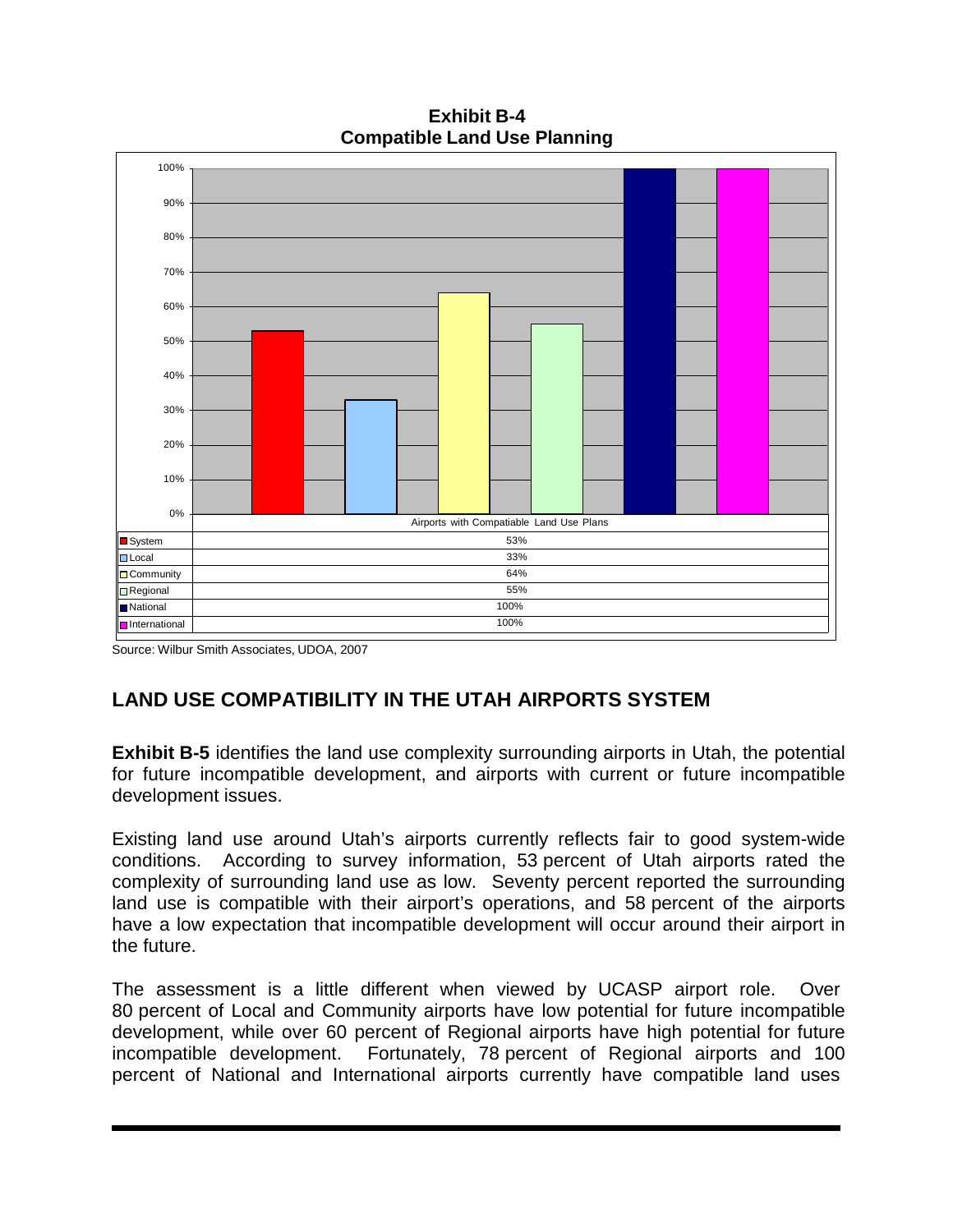around their facilities. However, 78 percent of Regional airports have a medium or high potential for future encroachment of incompatible development, and 56 percent of Regional airport reported having current or future incompatible development issues.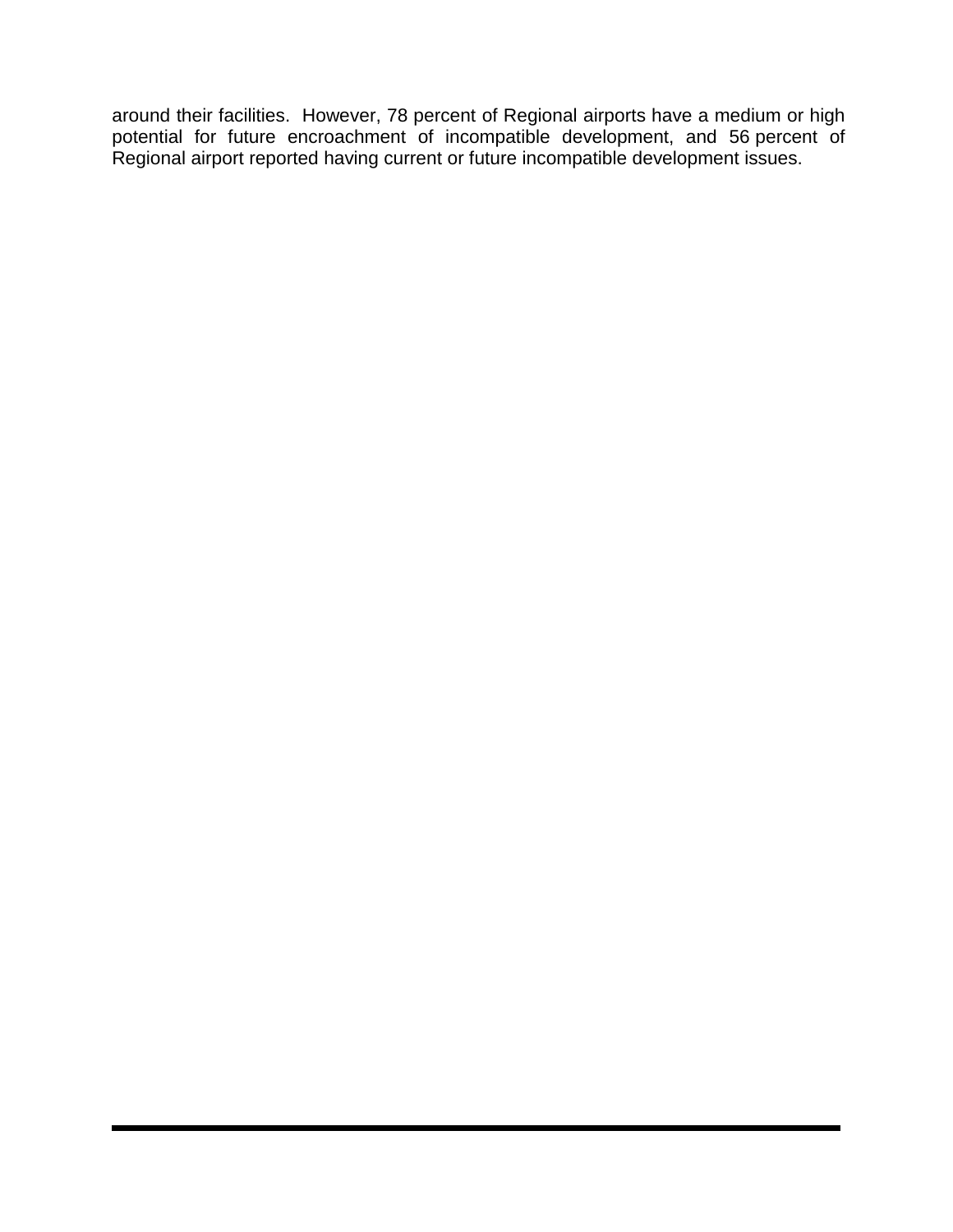**Exhibit B-5 Land Use Planning**



Source: Wilbur Smith Associates, UDOA, 2007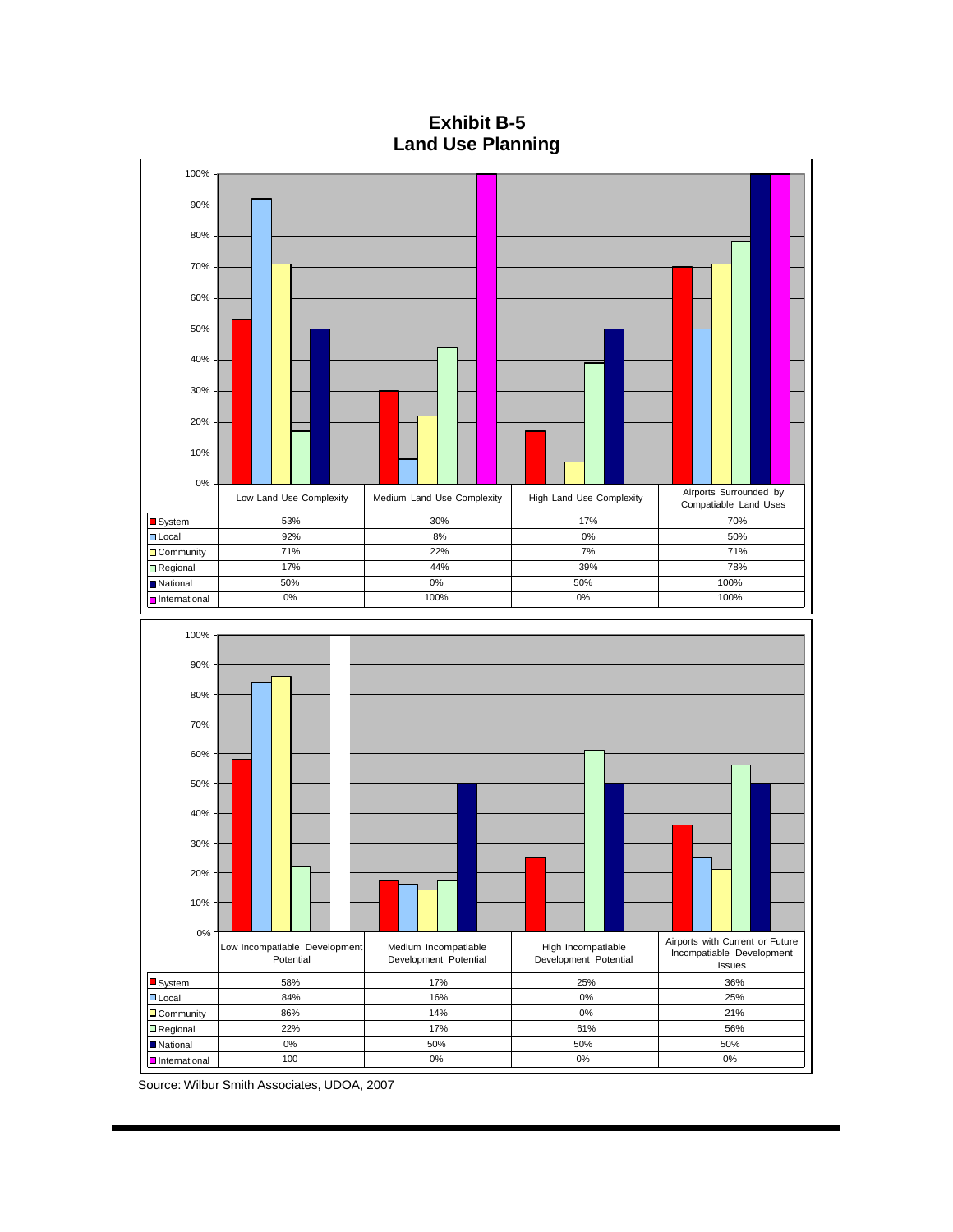### **Planning and Enforcement Actions**

Controls on the development of land around airports can prevent incompatible uses, but only if they are adequately implemented and effectively enforced. Less than half of Utah airports indicated active enforcement, and only half of them provided a description of the enforcement activity. The mechanisms that are typically used for enforcement include: land acquisition, aviation easements, height restrictions, overlay zoning, residential housing restrictions, and cooperation among affected governmental organizations. **Table B-6** summarizes the land use compatibility issues at each system airport and identifies the jurisdiction responsible for land use control surrounding each airport. Recommendations are presented to improve or maintain land use compatibly surrounding each airport.

A significant problem with uniform enforcement of land use controls occurs when an airport affects an area in two or more jurisdictions. Often a county and a city have to coordinate actions to be completely effective. In some cases, multiple cities or state/federal agencies become involved. Coordination among all involved agencies on a continuing basis can be as complex as the land use issues to be considered. However, failure to cooperate will allow incompatible uses to develop in one jurisdiction that can threaten the operation, expansion, and even the very existence of the entire airport.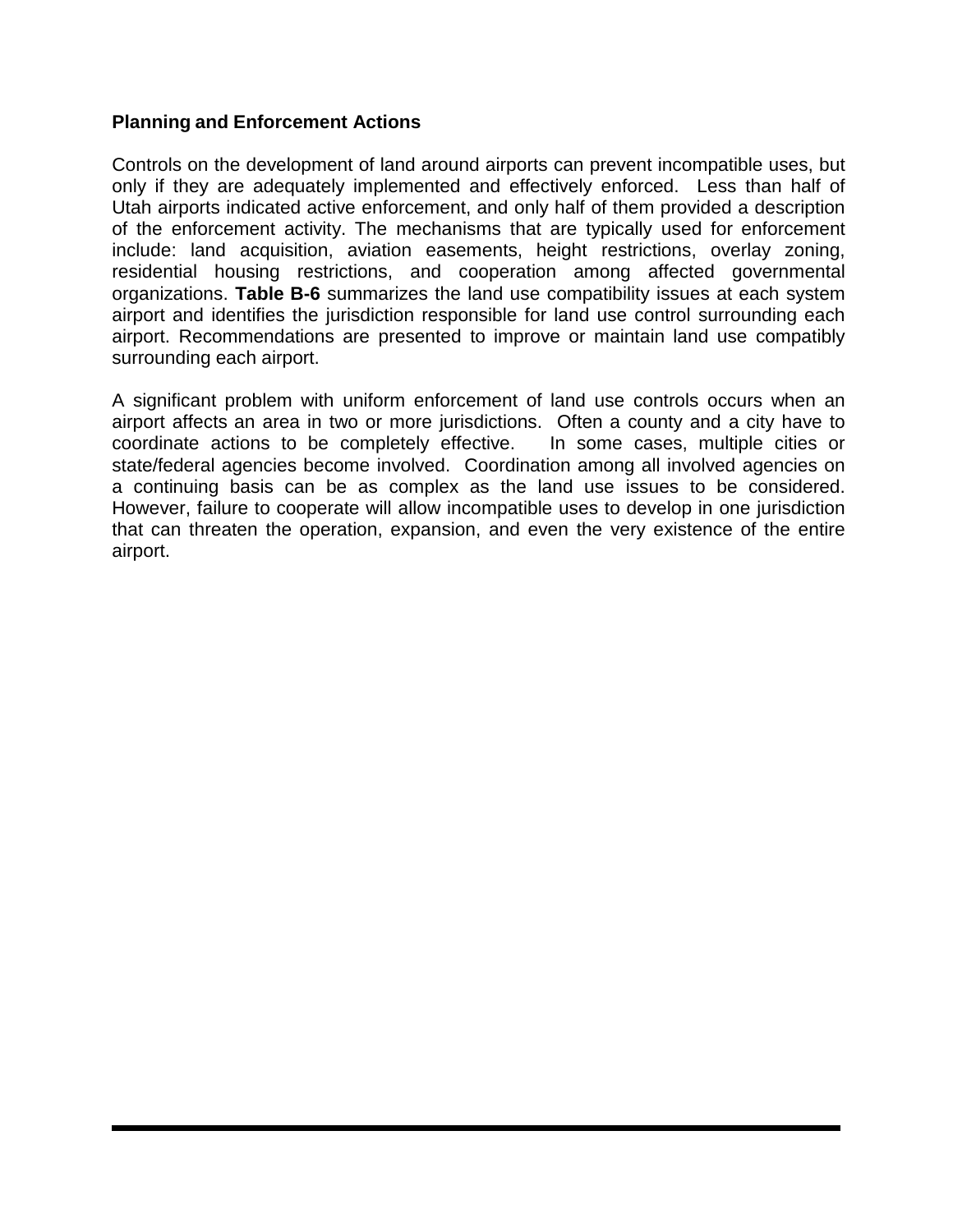| <b>ASSOCIATED</b><br><b>CITY</b>      | <b>AIRPORT</b><br><b>NAME</b>    | <b>UCASP ROLE</b> | <b>HOW IS COMPATIBLE LAND USE</b><br><b>ENFORCED</b>                                                                                                                                                                              | <b>CURRENT OR FUTURE</b><br><b>INCOMPATIBLE DEVELOPMENT</b><br><b>ISSUES</b>                                                               | <b>ZONING</b><br><b>AUTHORITY FOR</b><br><b>LAND USE</b> | <b>PART 77</b><br><b>ZONING IN</b><br><b>PLACE</b> | <b>NUMBER OF NOISE</b><br><b>COMPLAINTS IN</b><br><b>THE LAST YEAR</b> | <b>RECOMMENDED</b><br><b>ACTIONS</b> |
|---------------------------------------|----------------------------------|-------------------|-----------------------------------------------------------------------------------------------------------------------------------------------------------------------------------------------------------------------------------|--------------------------------------------------------------------------------------------------------------------------------------------|----------------------------------------------------------|----------------------------------------------------|------------------------------------------------------------------------|--------------------------------------|
| Beaver                                | Beaver<br>Municipal              | Community         | No master plan or compatible comprehensive<br>plan to enforce.                                                                                                                                                                    | <b>No</b>                                                                                                                                  | <b>Beaver County</b>                                     | No                                                 | $\mathbf 0$                                                            | 2,5,6,7                              |
| <b>Blanding</b>                       | <b>Blanding</b><br>Municipal     | <b>Community</b>  | <b>Height Restrictions</b>                                                                                                                                                                                                        | The county could approve<br>development without input from the<br>city.                                                                    | San Juan County                                          | <b>Yes</b>                                         | $\overline{0}$                                                         | 6,7                                  |
| <b>Bluff</b>                          | <b>Bluff Airport</b>             | Local             | Unknown                                                                                                                                                                                                                           | Unknown                                                                                                                                    | <b>BLM</b>                                               | <b>No</b>                                          | $\overline{0}$                                                         | 1,2,6,7                              |
| <b>Bountiful</b>                      | <b>Skypark</b>                   | Regional          | <b>Unknown</b>                                                                                                                                                                                                                    | <b>Yes-Residential Housing</b>                                                                                                             | <b>Woods Cross City</b>                                  | Yes                                                | $\overline{0}$                                                         | 4,5,6,7                              |
| <b>Brigham City</b>                   | <b>Brigham City</b><br>Municipal | Regional          | The review of land use flows through the airport<br>advisory board. Surrounding jurisdictions have<br>enacted airport overlay zones, enforced by the<br>development review process. Compatible land<br>use is taken from the ALP. | No                                                                                                                                         | Brigham City & Box<br><b>Elder County</b>                | Yes                                                | 0                                                                      | 1,7                                  |
| <b>Bryce Canyon</b>                   | <b>Bryce</b><br>Canyon           | <b>Community</b>  | Land use around airport is controlled by Garfield<br>County ordinance. State and Federal land<br>management agencies are also involved.                                                                                           | No issues foreseen at this time.                                                                                                           | <b>Garfield County</b>                                   | <b>No</b>                                          | $\Omega$                                                               | 2,4,6,7                              |
| Cedar City                            | Cedar City<br>Regional           | Regional          | Compatible land use plan is enforced by city<br>ordinance and county ordinance.                                                                                                                                                   | Yes- Land acquisition required for<br>planned runway extension                                                                             | Cedar City & Iron<br>County                              | Yes                                                | 5                                                                      | 3,4                                  |
| <b>Delta</b>                          | <b>Delta</b><br>Municipal        | <b>Community</b>  | <b>Unknown</b>                                                                                                                                                                                                                    | County Golf Course with a small<br>housing development                                                                                     | <b>Millard County</b>                                    | <b>No</b>                                          | $\overline{0}$                                                         | 2,5,6,7                              |
| Duchesne                              | Duchesne<br>Municipal            | Local             | The City of Duchesne is in the process of<br>completing a comprehensive land use plan.<br>When completed the plan will define appropriate<br>land use around the airport, and will be<br>enforced by the City.                    | No                                                                                                                                         | Duchesne City                                            | No                                                 | 0                                                                      | 2,6,7                                |
| Dutch John                            | Dutch John                       | Local             | Development of a comprehensive land use plan<br>for Daggett County and the airport is in process                                                                                                                                  | Yes-- some residential<br>encroachment                                                                                                     | Dutch John &<br><b>Daggett County</b>                    | <b>No</b>                                          | $\overline{0}$                                                         | 2,5,6,7                              |
| Eagle Mountain                        | Jake Garn                        | Community         | Unknown                                                                                                                                                                                                                           | Unknown                                                                                                                                    | City of Eagle<br>Mountain                                | Unknown                                            | Unknown                                                                | 2,4,5,6,7                            |
| Escalante                             | <b>Escalante</b><br>Municipal    | <b>Community</b>  | <b>Unknown</b>                                                                                                                                                                                                                    | <b>Unknown</b>                                                                                                                             | <b>Garfield County</b>                                   | <b>No</b>                                          | $\overline{0}$                                                         | 2,5,6,7                              |
| Fillmore                              | Fillmore                         | Community         | City of Fillmore is in the process of enacting an<br>overlay zone ordinance around the airport                                                                                                                                    | No, currently rebuilding airport after<br>it was destroyed in fire. Will have<br>5000 foot runway, additional<br>hangers and fuel options. | <b>Fillmore City</b>                                     | No                                                 | $\mathbf 0$                                                            | 2,5,6,7                              |
| <b>Glen Canyon</b><br>Natl. Rec. Area | <b>Bullfrog</b><br><b>Basin</b>  | Local             | All land use within Glen Canyon Area is<br>governed by 1979 general management plan.                                                                                                                                              | <b>No</b>                                                                                                                                  | <b>National Park Service</b>                             | <b>No</b>                                          | $\overline{0}$                                                         | 2,5,7                                |

**Table B-6 Land Use Issues and Recommendations at Utah Airports**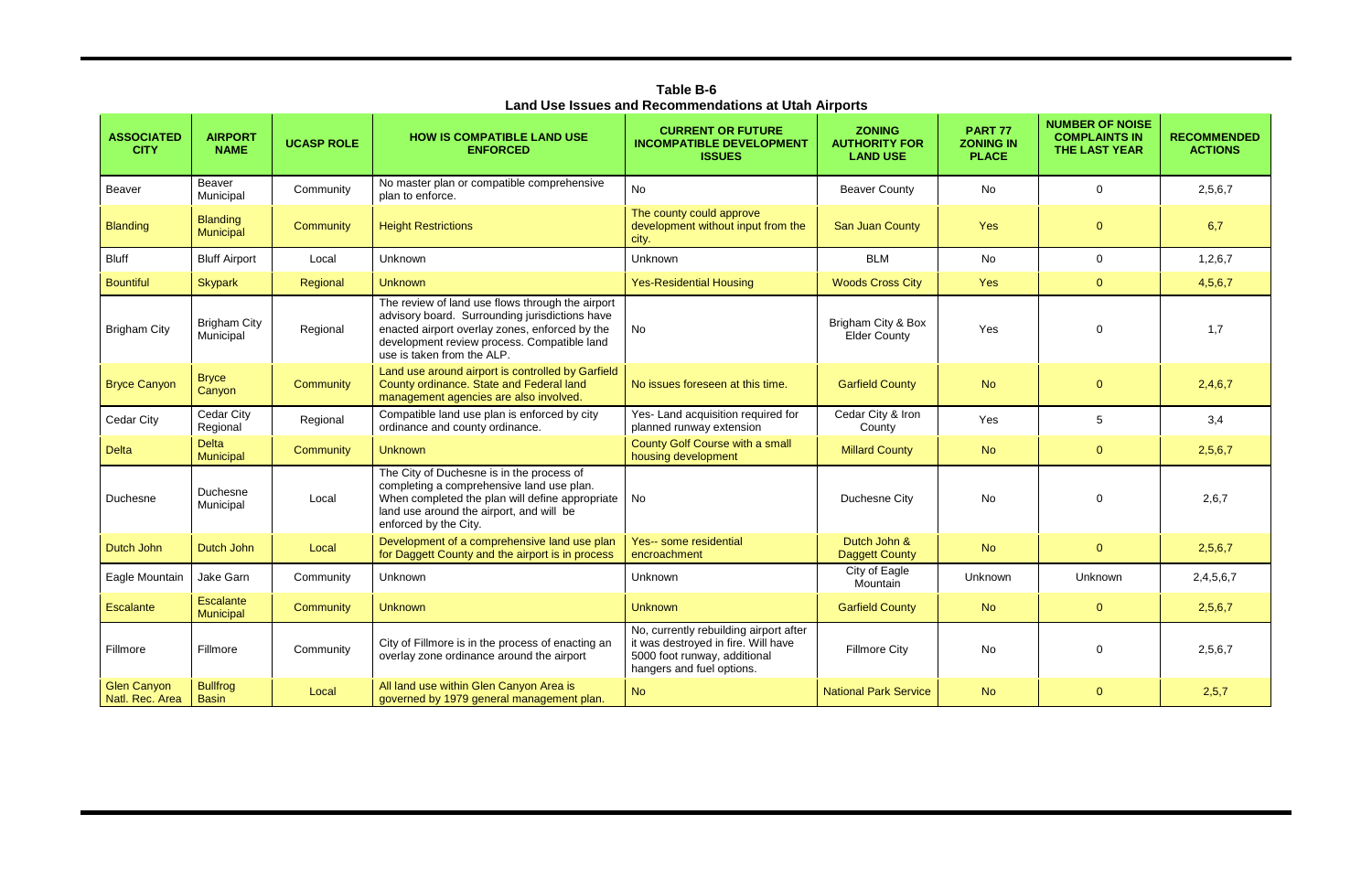**Table B-6, Continued Land Use Issues and Recommendations at Utah Airports**

| <b>ASSOCIATED</b><br><b>CITY</b> | <b>AIRPORT</b><br><b>NAME</b>  | <b>UCASP ROLE</b> | <b>HOW IS COMPATIBLE LAND USE</b><br><b>ENFORCED</b>                                                                                                                                                     | <b>CURRENT OR FUTURE</b><br><b>INCOMPATIBLE DEVELOPMENT</b><br><b>ISSUES</b>                                      | <b>ZONING</b><br><b>AUTHORITY FOR</b><br><b>LAND USE</b> | <b>PART 77</b><br><b>ZONING IN</b><br><b>PLACE</b> | <b>NUMBER OF NOISE</b><br><b>COMPLAINTS IN</b><br><b>THE LAST YEAR</b> | <b>RECOMMENDED</b><br><b>ACTIONS</b> |
|----------------------------------|--------------------------------|-------------------|----------------------------------------------------------------------------------------------------------------------------------------------------------------------------------------------------------|-------------------------------------------------------------------------------------------------------------------|----------------------------------------------------------|----------------------------------------------------|------------------------------------------------------------------------|--------------------------------------|
| <b>Green River</b>               | <b>Green River</b>             | Community         | No development has occurred near the airport<br>limiting the need for compatible land use<br>enforcement.                                                                                                | <b>No</b>                                                                                                         | <b>Emery County</b>                                      | No                                                 | 0                                                                      | 2,6,7                                |
| <b>Halls Crossing</b>            | <b>Halls</b><br>Crossing       | Local             | <b>Unknown</b>                                                                                                                                                                                           | <b>Unknown</b>                                                                                                    | <b>BLM &amp; San Juan</b><br>County                      | <b>No</b>                                          | $\overline{0}$                                                         | 1,2,6,7                              |
| Hanksville                       | Hanksville                     | Local             | No master plan or compatible comprehensive<br>plan to exists to enforce.                                                                                                                                 | Airport is surrounded by BLM land<br>that is undevelopable,                                                       | <b>BLM</b>                                               | No                                                 | 0                                                                      | 2,6,7                                |
| Heber                            | <b>Heber City</b><br>Municipal | Regional          | <b>Enforced by Wasatch County Airport Overlay</b><br>Zone                                                                                                                                                | Residence in close proximity to<br>airport                                                                        | <b>Heber City</b>                                        | <b>No</b>                                          | 10 <sup>°</sup>                                                        | 2,3,4,5,6,7                          |
| Huntington                       | Huntington<br>Municipal        | Local             | Compatible land use enforcement is through the<br>County Land Use Plan. The plan provides<br>direction on correcting deficiencies such as<br>purchasing the final piece of adjacent private<br>property. | Airport is surrounded by BLM land<br>that is undevelopable, limiting<br>future incompatible development<br>issues | <b>Emery County</b>                                      | No                                                 | $\mathbf{0}$                                                           | 2,6,7                                |
| Hurricane                        | <b>Hurricane</b>               | Regional          | Through the City of Hurricane Planning and<br>Zoning                                                                                                                                                     | Growing residential around the<br>airport poses future conflicts                                                  | <b>Hurricane City</b>                                    | Yes                                                | $\overline{0}$                                                         | 4,5,6,7                              |
| Junction                         | Junction                       | Local             | <b>Enforced by Junction City Council</b>                                                                                                                                                                 | Yes, residential encroachment &<br>power lines off the south end of the<br>runway.                                | Town of Junction &<br><b>Piute County</b>                | No                                                 | $\mathbf{0}$                                                           | 1,2,5,6,7                            |
| Kanab                            | Kanab<br>Municipal             | Regional          | <b>Unknown</b>                                                                                                                                                                                           | <b>NA</b>                                                                                                         | <b>Kanab City</b>                                        | Yes                                                | $\overline{2}$                                                         | 4,5,6,7                              |
| Loa                              | Wayne<br>Wonderland            | Local             | Unknown                                                                                                                                                                                                  | No                                                                                                                | <b>Wayne County</b>                                      | Unknown                                            | $\mathbf 0$                                                            | 2,6,7                                |
| Logan                            | Logan-Cache                    | Regional          | The two municipalities adjacent to the airport<br>have not adopted the airport overlay zoning<br>ordinance.                                                                                              | <b>No</b>                                                                                                         | Logan City & Cache<br>County                             | Yes                                                | 3                                                                      | 4,5,6,7                              |
| Manila                           | Manila                         | Local             | Enforced through the Compatible Land Use<br>Plan for the City of Manila                                                                                                                                  | Yes, residential encroachment on<br>an adjacent hillside has come in<br>conflict with the airport                 | Manila City &<br>Daggett County                          | No                                                 | 0                                                                      | 2,5,6,7                              |
| Manti                            | Manti-<br>Ephraim              | <b>Community</b>  | Currently there is limited demand for<br>development around the airport, The area<br>immediately around the airport is zoned but<br>needs to be expanded.                                                | Yes, there is ample agricultural<br>ground in the area that could be<br>developed into incompatible uses          | <b>Sanpete County</b>                                    | <b>No</b>                                          | $\overline{0}$                                                         | 1,2,6,7                              |
| Milford                          | Milford<br>Municipal           | Community         | Not needed at this time.                                                                                                                                                                                 | No                                                                                                                | Milford City & Beaver<br>County                          | Yes                                                | $\mathbf 0$                                                            | 5,6,7                                |
| Moab                             | Moab-<br>Canyonlands<br>Field  | Regional          | Land use immediately adjacent to the airport is<br>enforced thru County planning ordinances.<br>Public lands (BLM) or Sovereign Nation lands in<br>the area are controlled by those entities.            | No issues forseen at this time.                                                                                   | <b>Grand County</b>                                      | <b>No</b>                                          | $\mathbf{O}$                                                           | 2,4,6,7                              |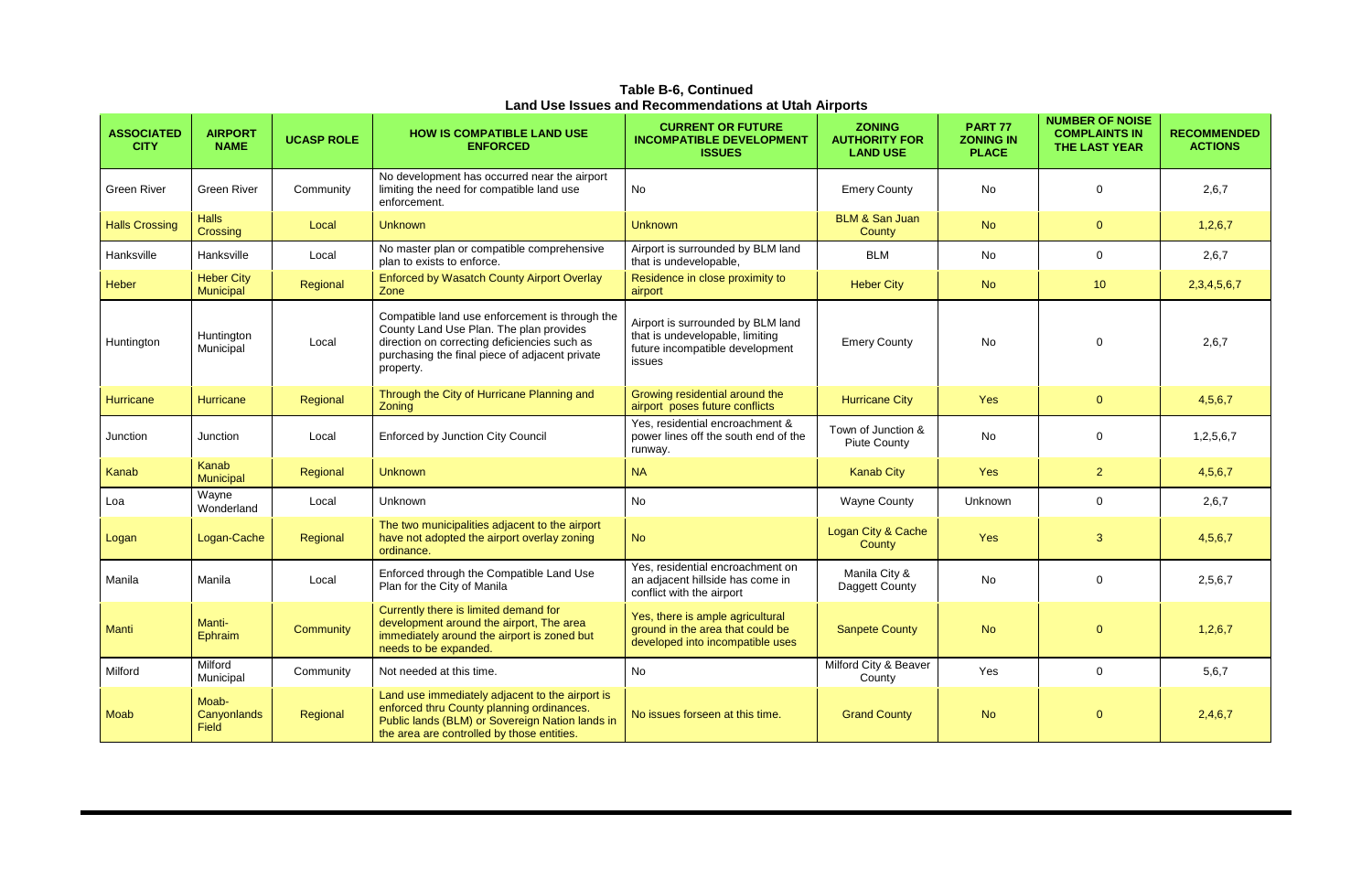**Table B-6, Continued Land Use Issues and Recommendations at Utah Airports**

| <b>ASSOCIATED</b><br><b>CITY</b> | <b>AIRPORT</b><br><b>NAME</b>      | <b>UCASP ROLE</b> | <b>HOW IS COMPATIBLE LAND USE</b><br><b>ENFORCED</b>                                                                                        | <b>CURRENT OR FUTURE</b><br><b>INCOMPATIBLE DEVELOPMENT</b><br><b>ISSUES</b>                        | <b>ZONING</b><br><b>AUTHORITY FOR</b><br><b>LAND USE</b>       | <b>PART 77</b><br><b>ZONING IN</b><br><b>PLACE</b> | <b>NUMBER OF NOISE</b><br><b>COMPLAINTS IN</b><br><b>THE LAST YEAR</b> | <b>RECOMMENDED</b><br><b>ACTIONS</b> |
|----------------------------------|------------------------------------|-------------------|---------------------------------------------------------------------------------------------------------------------------------------------|-----------------------------------------------------------------------------------------------------|----------------------------------------------------------------|----------------------------------------------------|------------------------------------------------------------------------|--------------------------------------|
| Monticello                       | Monticello                         | Community         | Land use is enforced by the County thru the<br>Comprehensive Land Use Plan.                                                                 | <b>No</b>                                                                                           | San Juan County                                                | Unknown                                            | $\mathbf 0$                                                            | 2,5,6,7                              |
| Morgan                           | Morgan<br>County                   | Regional          | County Land Use ordinances are enforced thru<br>the County Planning offices                                                                 | Resolution of some residential and<br>commercial encroachment issues is<br>currently under study.   | <b>Mountain Green &amp;</b><br><b>Morgan County</b>            | <b>Yes</b>                                         | $\mathbf{0}$                                                           | 3,4,5,6,7                            |
| Mount Pleasant                   | Mount<br>Pleasant                  | Local             | Unknown                                                                                                                                     | No                                                                                                  | Mt. Pleasant City                                              | No                                                 | $\mathbf 0$                                                            | 2,6,7                                |
| <b>Nephi</b>                     | <b>Nephi</b><br>Municipal          | Regional          | Juab County requests input from Nephi City on<br>development proposals in the valley                                                        | <b>No</b>                                                                                           | <b>Juab County</b>                                             | Yes                                                | $\mathbf{0}$                                                           | 1,4,7                                |
| Ogden                            | Ogden-<br>Hinckley<br>Municipal    | Regional          | Development issues managed by Ogden City<br>Planning and City Council in coordination with<br>the Airport Manager                           | Demolition dump north of the<br>airport                                                             | Ogden City & Roy<br>City                                       | Yes                                                | $25+$                                                                  | 3,4,5,6,7                            |
| Panguitch                        | Panguitch<br>Municipal             | Community         | <b>Unknown</b>                                                                                                                              | <b>No</b>                                                                                           | Panguitch City &<br><b>Garfield County</b>                     | <b>No</b>                                          | $\mathbf{0}$                                                           | 2,5,6,7                              |
| Parowan                          | Parowan                            | Community         | The City of Parowan works with other parties to<br>insure that no building takes place in conflict of<br>the airport overlay plan.          | No                                                                                                  | Parowan City,<br>Paragonah Town &<br>Iron County               | Yes                                                | $\mathbf 0$                                                            | $\overline{7}$                       |
| Price                            | <b>Price-Carbon</b><br>County      | Regional          | <b>Unknown</b>                                                                                                                              | <b>No</b>                                                                                           | <b>Price City &amp; Carbon</b><br>County                       | Yes                                                | $\overline{0}$                                                         | 6,7                                  |
| Provo                            | Provo<br>Municipal                 | Regional          | The airport protection area restricts housing and<br>is enforced by the Provo City Planning<br>Commission                                   | No                                                                                                  | Provo City                                                     | Yes                                                | 3                                                                      | 3,4,7                                |
| <b>Richfield</b>                 | <b>Richfield</b><br>Municipal      | Regional          | <b>Height Restrictions</b>                                                                                                                  | East side of airport has height<br>problems that will be eliminated<br>when new runway is complete. | <b>Richfield City &amp;</b><br><b>Sevier County</b>            | Yes                                                | $\mathbf{0}$                                                           | 4,7                                  |
| Roosevelt                        | Roosevelt<br>Municipal             | Community         | County land use manager controls most of the<br>land around the airport.                                                                    | No                                                                                                  | Roosevelt City                                                 | Unknown                                            | 0                                                                      | 2,6,7                                |
| Salina                           | Salina-<br><b>Gunnison</b>         | Local             | <b>Unknown</b>                                                                                                                              | <b>No</b>                                                                                           | Salina City, Gunnison<br><b>City &amp; Sevier County</b>       | <b>No</b>                                          | $\overline{0}$                                                         | 2,6,7                                |
| Salt Lake City                   | Salt Lake<br>City<br>International | International     | <b>Avigation Easements</b>                                                                                                                  | No                                                                                                  | Salt Lake City                                                 | Yes                                                | 9                                                                      | 3,4,7                                |
| <b>Salt Lake City</b>            | <b>Salt Lake</b><br>City Muni 2    | Regional          | <b>Avigation Easements</b>                                                                                                                  | <b>Yes-Residential Encroachment</b>                                                                 | West Jordan & Salt<br><b>Lake County</b>                       | Yes                                                | 9 <sup>°</sup>                                                         | 3,4,6,7                              |
| Spanish Fork                     | Spanish<br>Fork-<br>Springville    | Regional          | City & County ordinances are in place to<br>support compatible land use footprint of the<br>airport. Avigation easements are also in place. | Yes                                                                                                 | Spanish Folk City,<br>Springville City &<br><b>Utah County</b> | Yes                                                | 5                                                                      | 3,4,5,7                              |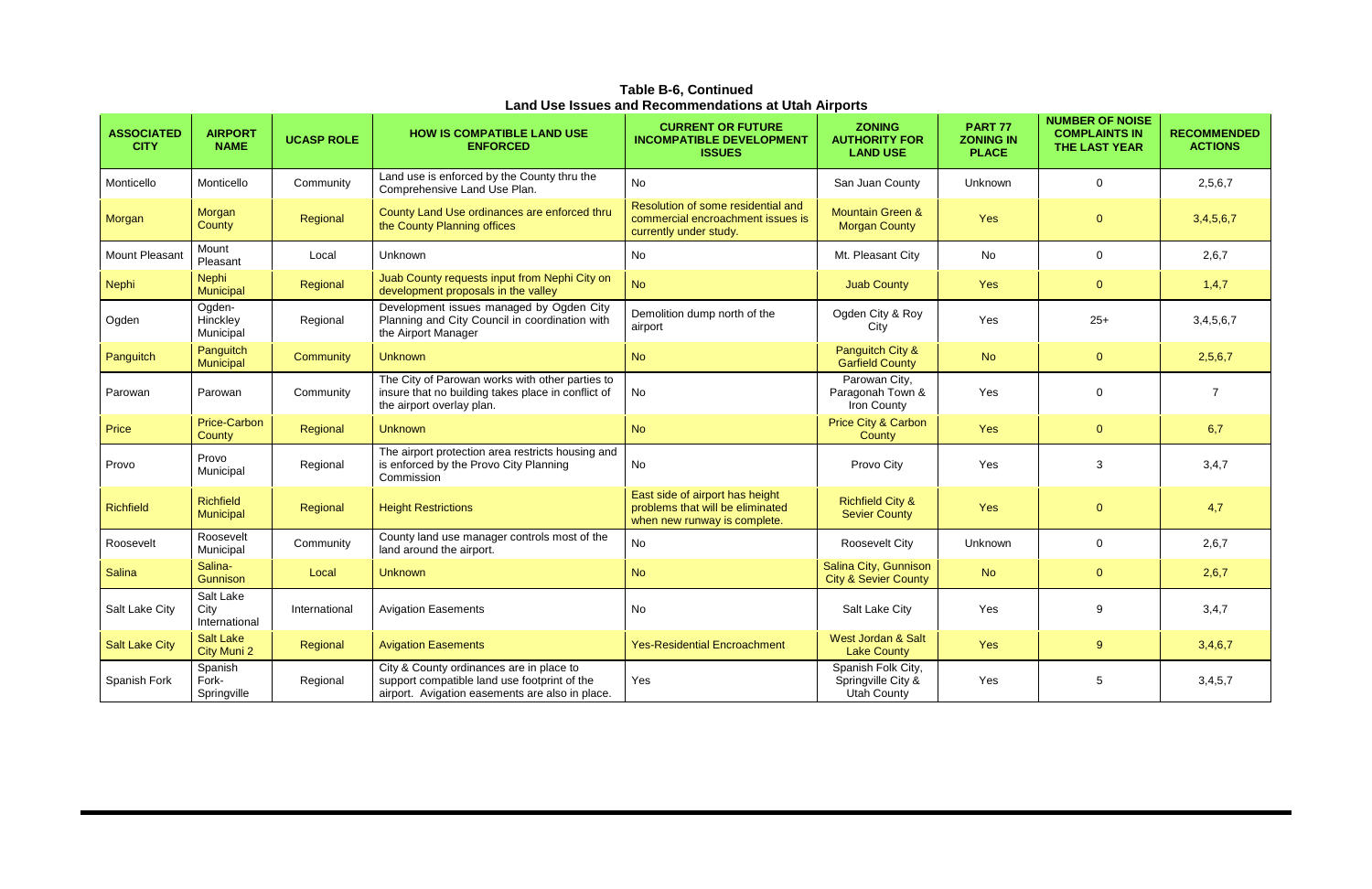**Table B-6, Continued Land Use Issues and Recommendations at Utah Airports**

| <b>ASSOCIATED</b><br><b>CITY</b>                                                                                                                                                              | <b>AIRPORT</b><br><b>NAME</b>          | <b>UCASP ROLE</b> | <b>HOW IS COMPATIBLE LAND USE</b><br><b>ENFORCED</b>                                                                                                                                                                                                                                                                                                                                                    | <b>CURRENT OR FUTURE</b><br><b>INCOMPATIBLE DEVELOPMENT</b><br><b>ISSUES</b>                              | <b>ZONING</b><br><b>AUTHORITY FOR</b><br><b>LAND USE</b>                                                | <b>PART 77</b><br><b>ZONING IN</b><br><b>PLACE</b> | <b>NUMBER OF NOISE</b><br><b>COMPLAINTS IN</b><br><b>THE LAST YEAR</b> | <b>RECOMMENDED</b><br><b>ACTIONS</b> |
|-----------------------------------------------------------------------------------------------------------------------------------------------------------------------------------------------|----------------------------------------|-------------------|---------------------------------------------------------------------------------------------------------------------------------------------------------------------------------------------------------------------------------------------------------------------------------------------------------------------------------------------------------------------------------------------------------|-----------------------------------------------------------------------------------------------------------|---------------------------------------------------------------------------------------------------------|----------------------------------------------------|------------------------------------------------------------------------|--------------------------------------|
| St George                                                                                                                                                                                     | St George<br><b>New</b>                | National          | City Planning and Zoning manages airport<br>planning and zoning issues.                                                                                                                                                                                                                                                                                                                                 | <b>No</b>                                                                                                 | City of St. George                                                                                      | Yes                                                | <b>NA</b>                                                              | 3,4,6,7                              |
| <b>Tooele</b>                                                                                                                                                                                 | <b>Tooele</b><br><b>Valley Airport</b> | Regional          | <b>Avigation Easements</b>                                                                                                                                                                                                                                                                                                                                                                              | <b>Residential Encroachment</b>                                                                           | <b>Tooele County</b>                                                                                    | <b>No</b>                                          | 20                                                                     | 2, 3, 4, 5, 6, 7                     |
| Vernal                                                                                                                                                                                        | Vernal                                 | Regional          | Zoning authority surrounding the Vernal airport<br>is shared by three entities: the City of Vernal,<br>The City of Naples and Uinta County. The<br>airport is developing an airport overlay zone to<br>make zoning and enforcement consistent. Once<br>the airport overlay zone is adopted by each<br>jurisdiction, zoning enforcement will be<br>accomplished thru an Airport Administration<br>Board. | <b>Residential &amp; Commercial</b><br>Encroachment                                                       | Uintah County,<br>Vernal City & Naples<br>City                                                          | No.                                                |                                                                        | 2,4,6,7                              |
| Wendover                                                                                                                                                                                      | Wendover                               | <b>National</b>   | Enforced through Tooele County Planning and<br>Zoning                                                                                                                                                                                                                                                                                                                                                   | Heights of buildings to the west of<br>the airport. Buildings are located<br>across the border in Nevada. | Wendover City &<br><b>Tooele County, Utah</b><br>and West Wendover<br>and Elko County,<br><b>Nevada</b> | <b>No</b>                                          | $\Omega$                                                               | 2,6,7                                |
| . Prepare/Update Airport MP/ALP<br>2. Enact Part 77 Zoning Ordinance<br>3. Implement Flight Path/ Noise Abatement Procedure<br>4. Acquire Land and/or Easements to Protect Airport Operations |                                        |                   | 5. Develop/Adopt Airport Land Use Compatibility Plan<br>6. Implement Overlay Plans/Zoning for Flight Paths, Height, Noise, Land Use.<br>7. Monitor Development Trends and Identify Conflicting Development Proposals                                                                                                                                                                                    |                                                                                                           |                                                                                                         |                                                    |                                                                        |                                      |

Source: UDOA, Wilbur Smith Assoc., 2007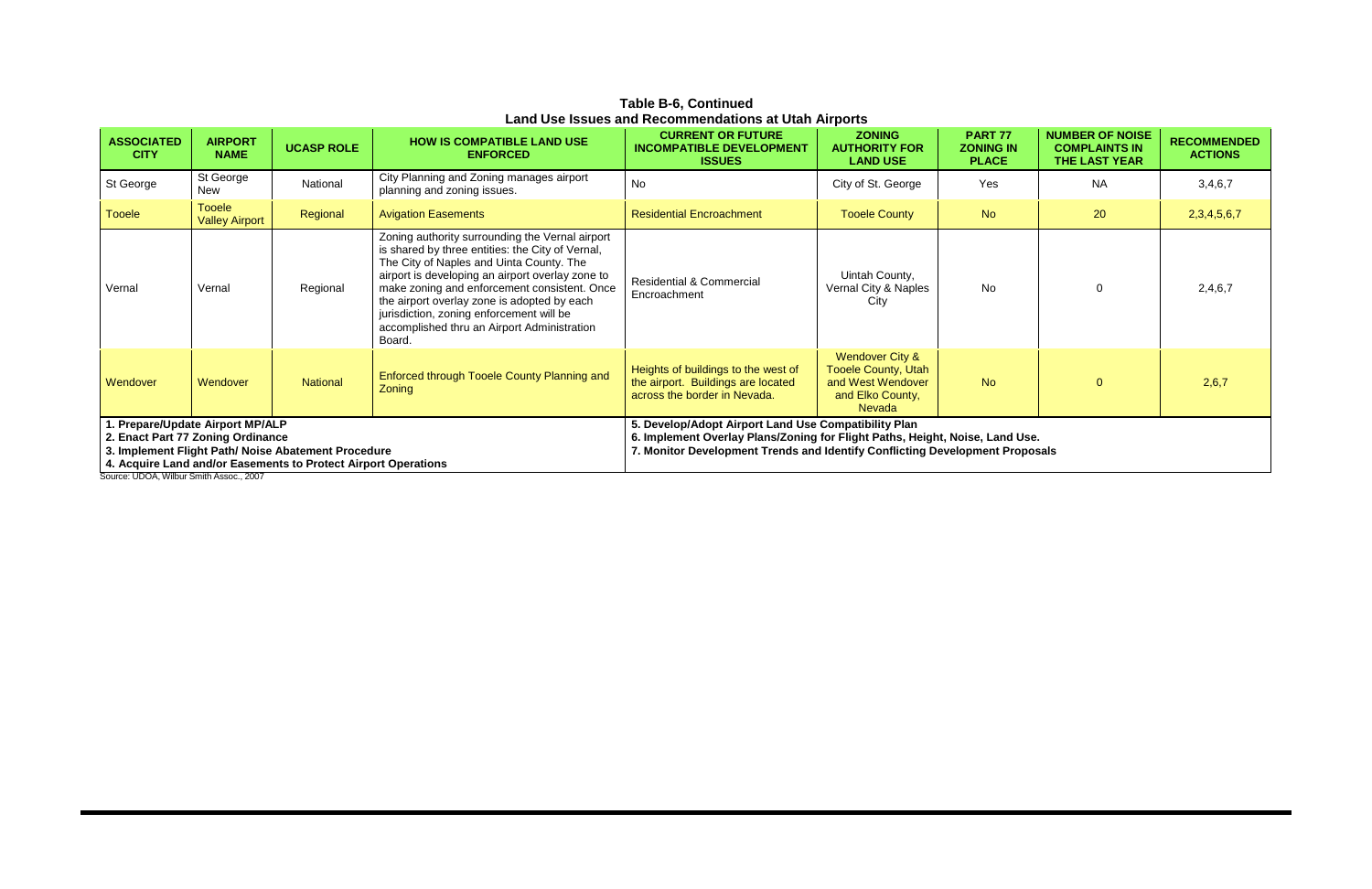# **MAINTAINING AIRPORT COMPATIBLE LAND USE**

## **Compatibility Challenges at Airports**

Each airport in Utah's system has its own unique physical facilities, service mission, operational characteristics, and growth potential. They all face the threat of losing their ability to operate in the future if they do not maintain a compatible environment. A combination of short-term actions and long-range planning are necessary to create an effective program for each airport. Common actions available to airports for use in developing programs that meet their unique needs include:

- Preparing and periodically updating airport master plans or airport layout plans that include on-airport and off-airport land uses
- Enacting a Part 77 zoning ordinance to protect the safety of existing and future aircraft operations
- Implementing flight pattern requirements/restrictions and noise abatement procedures to reduce the airport's affect on surrounding land uses
- Acquiring land for future expansion and aviation easements to protect aircraft operations
- Developing airport land use compatibility plans for the area surrounding the airport, taking into consideration existing conditions and future needs of the airport and the community
- Updating local agency comprehensive land use plans to incorporate on-airport and off-airport plans and operating requirements
- Implementing aviation overlay plans or zoning for flight paths, height restrictions, noise, safety, and land use
- Monitoring development trends to identify development proposals that might jeopardize airport operations and prevent long-term undesirable land uses
- Enforcing land use plans and zoning ordinances, actively and consistently across jurisdictional boundaries

The recommended actions for each of the Utah airports are indicated in Table B-6.

# **LAND USE COMPATIBILITY PLANNING**

## **Existing Framework**

Compatible land use planning for Utah's airports is enveloped within a layered system of programs and processes that cascade downward from federal to state agencies to local governmental units, and to special purpose districts that own and operate public airports.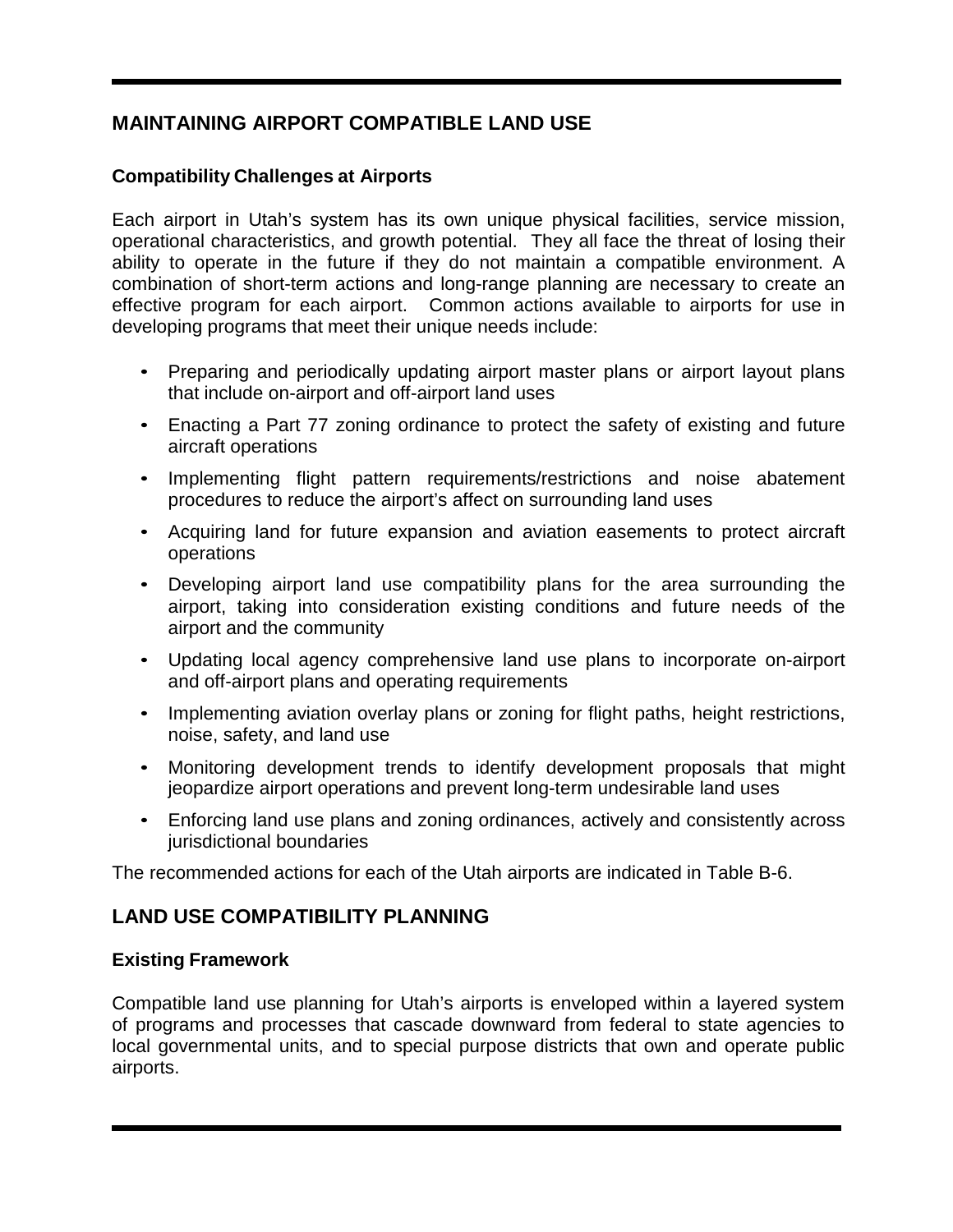Airport planning is most directly influenced at the highest level by the Federal Aviation Administration (FAA), responsible for planning the overall national aviation system, including airspace and airports. The FAA is charged with the formulation and maintenance of the National Plan of Integrated Airport Systems (NPIAS). Through FAA Order 6090.3C, the NPIAS identifies existing and proposed airports that are significant to national air transportation and estimates the infrastructure development required to meet the needs of all segments of civil aviation. The NPIAS program provides criteria for entry of airports into the national system, to ensure a level of consistency. Among the attributes identified for airport inclusion in the national system is compatibility with surrounding communities, managing a balance between the aviation needs and the requirements of neighboring residential areas.

The FAA also provides a wide range of planning and operation guidelines, applicable to land planning at and around airports. These include: Advisory Circular 150/5070-7, *The Airport System Planning Process*; 150/5070-6B, *Airport Master Plans*; 150/5190-4A, *A Model Zoning Ordinance to Limit Height of Objects Around Airports*; and 150/5020-1, *Noise Control and Compatibility Planning for Airports*.

State aviation programs are primarily based on FAA requirements and are intended to ensure consistency throughout the statewide airport system. State-level programs are enforced through FAA guidelines such as Order 5190.6A, *Airport Compliance Requirements*. However, the real driver is that local public airports must conform to FAA standards to be eligible for federal aviation funding. FAA Order 5100.38, *Airport Improvement Program Handbook*, requires that airports receiving federal grants maintain compatible land use in the vicinity of the airport.

The State of Utah administers its airport system through the Utah Division of Aeronautics (UDOA). The UDOA takes the leadership planning role through development and updating of the Utah Continuous Airport System Program. The State of Utah requires land use compatibility similar to FAA's requirements when grants are issued from the Utah Airport Construction Fund.

Local airport programs are administered by regional agencies or local jurisdictions that own and operate airport facilities. These entities legally are required to adhere to federal and state requirements regarding airport and land use planning. Aviation plans and overlay zones are generated at this level and adopted by the enabled local governmental body (i.e., the city, county, or regional district).

The local agencies are also responsible for development of comprehensive land use plans for their jurisdictional areas. These plans consider existing and future land uses for all types of activity, including transportation systems. Airports usually are included in modal plans, along with restrictions and limitations imposed by their use.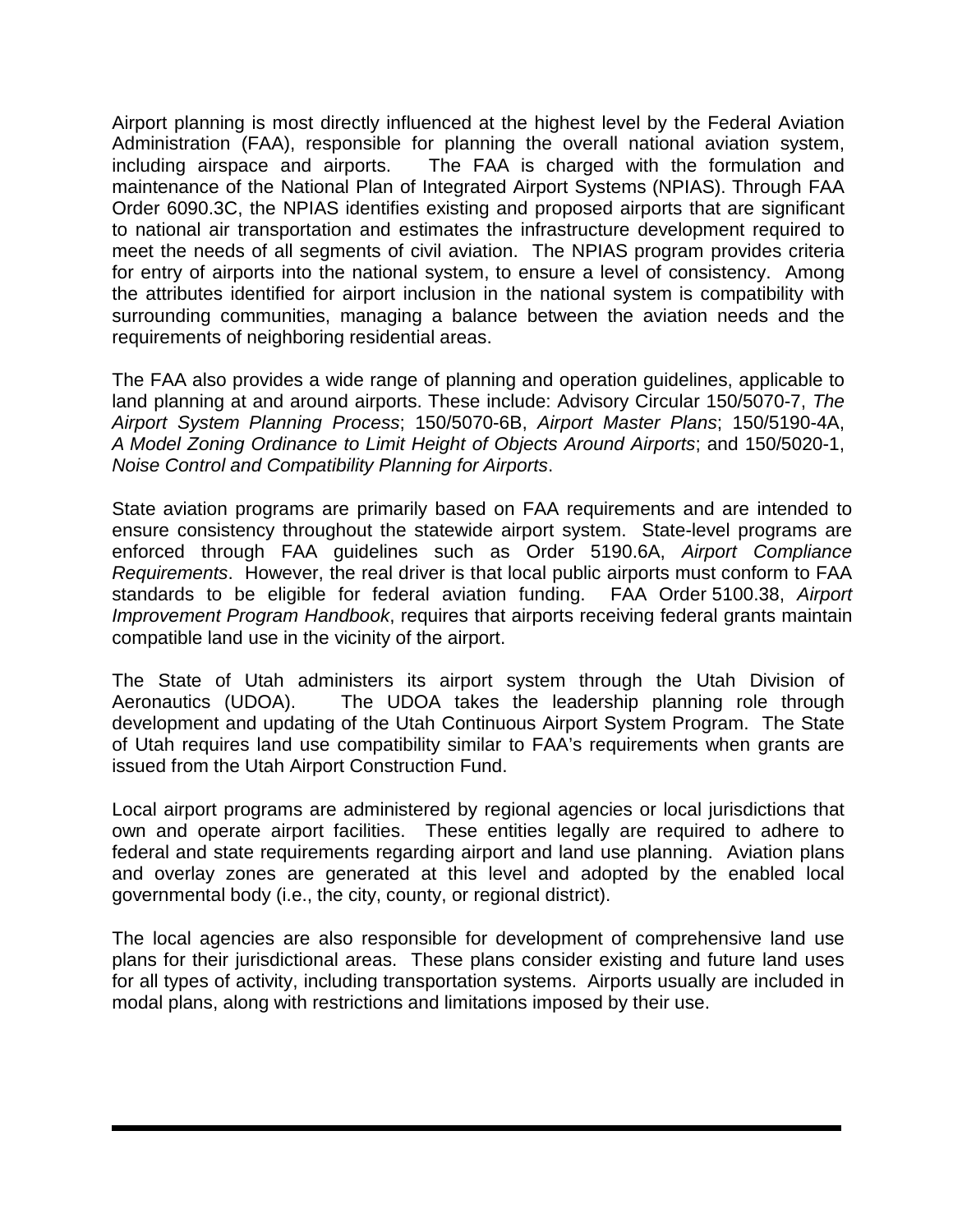#### **Land Use Planning Resources**

Developing a compatible land use plan around an airport requires consideration of many factors. Aviation needs are paramount, but the airport's impacts on uses of nearby lands also must be considered. The issues can be complex and contentious, with competing interests vying for primary consideration. As noted, many aviation planning guides address compatible land use planning. Other land use planning guidelines are available from such sources as the American Planning Association and the Urban Planning Institute which provide guidance in developing regional land use plans that incorporate transportation infrastructure, including airports.

The Wasatch Front Regional Council, the Metropolitan Planning Organization for the Salt Lake City and Ogden areas, has published the *Compatible Land Use Planning Guide for Utah Airports*. This guidebook addresses compatibility issues such as safety and noise and serves as a valuable resource document for owners of public airports in Utah. It describes roles and responsibilities at various levels of government, and it discusses the challenges to airports in achieving compatible land use. The guide provides examples of overlay zones and land use control measures that can be employed to maintain compatible land uses over time. Tables B-1 and B-6 update and compliment this resource.

#### **Compatible Land Use Trends**

This update of the UCASP provides new information about land uses around the state's airports. When viewed with pervious studies, it provides a trend of land use compatibility planning for the Utah Airport System. **Table B-7** compares the land use issues identified in the previous compatible land use study with information presented in this study.